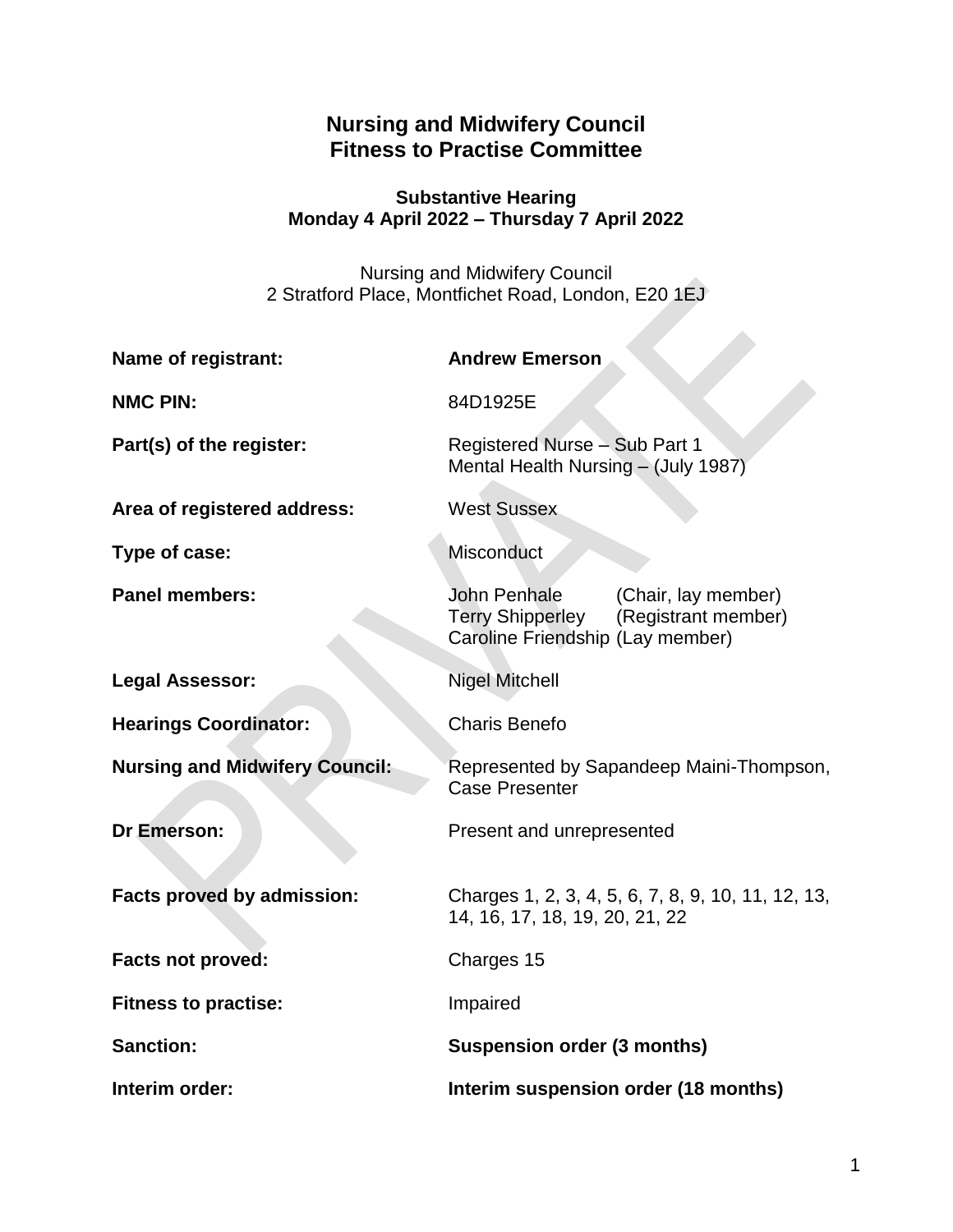### **Decision and reasons on application for hearing to be held in private**

At the outset of the hearing, Mr Maini-Thompson, on behalf of the Nursing and Midwifery Council (NMC) made a request that parts of this case be held in private when matters of your health arise during the course of the hearing. The application was made pursuant to Rule 19 of the 'Nursing and Midwifery Council (Fitness to Practise) Rules 2004', as amended (the Rules).

You indicated that you did not support the NMC's request for the hearing to be held partly in private. You made a request for the entirety of this hearing to be held in private on the basis that your health is involved in every aspect of the case. You submitted that it would not be possible to discuss many aspects of the case without making reference to your health.

Mr Maini-Thompson submitted that the questions he intended to put to the NMC witnesses would only concern the specific facts of the allegations with no reference to your health.

The legal assessor reminded the panel that while Rule 19(1) provides, as a starting point, that hearings shall be conducted in public, Rule 19(3) states that the panel may hold hearings partly or wholly in private if it is satisfied that this is justified by the interests of any party or by the public interest.

The panel determined to go into private session in connection with your health as and when such issues are raised in order to protect your privacy. The panel concluded that if necessary, it would review this position during the course of the hearing, in the event that references to your health become inextricably linked to the case.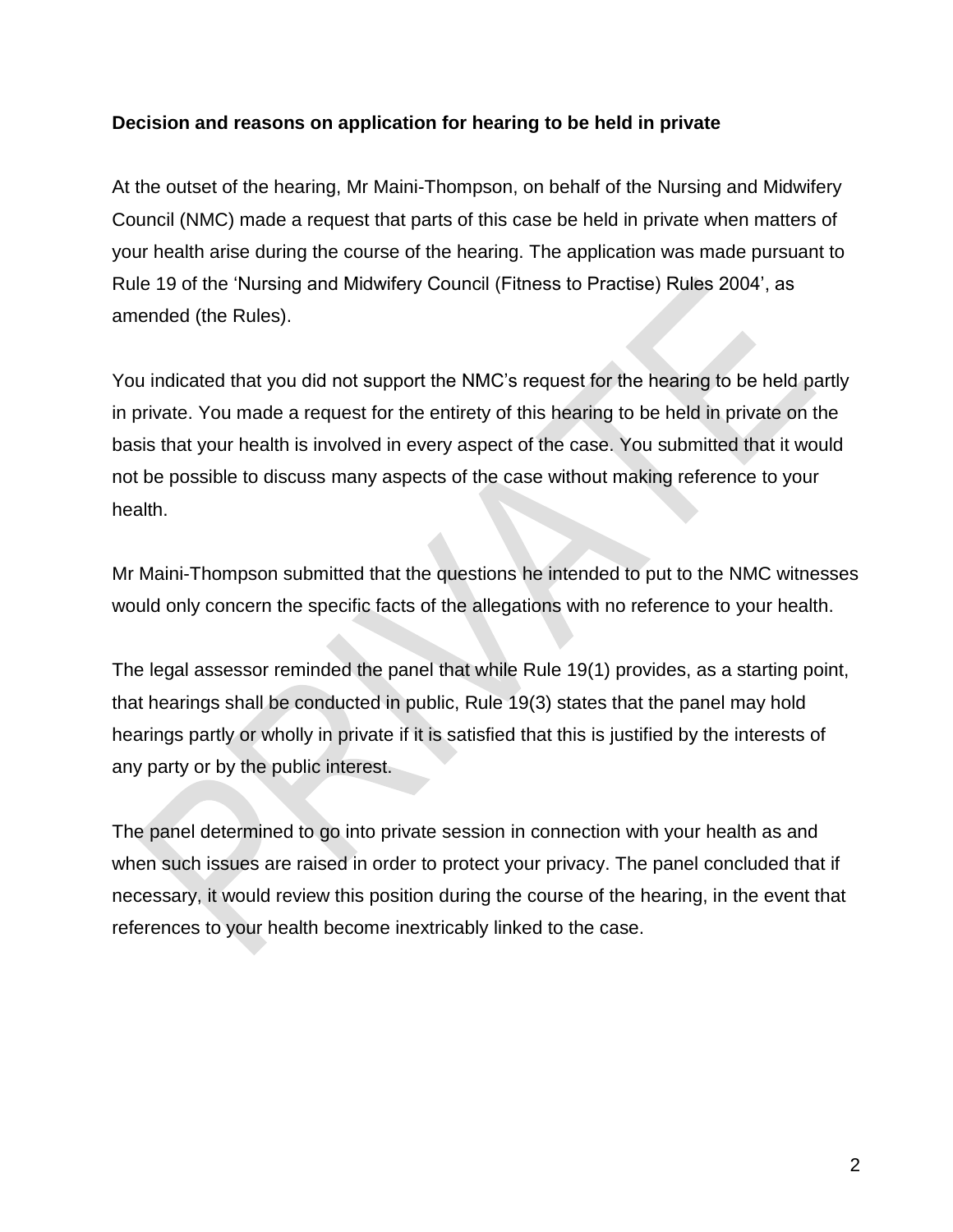### **Decision and reasons on application for the proceedings to be stayed**

The panel considered your application for these proceedings to be stayed or, as you put it, struck out on the basis that there has been an abuse of process. You invited the panel to consider the following three grounds:

- 1. The NMC has failed to properly address and accord proper weight to the medical evidence you previously submitted. You told the panel that this evidence includes reports from two different consultant psychiatrists and a report from your GP. You submitted that as a result of this, the NMC has treated this case as one of misconduct where it ought to be treated as a health matter from an early stage of the investigation.
- 2. There has been unreasonable and excessive delay in the case reaching a hearing. You submitted that it has been 42 months since you were told that the case would be referred from the investigation stage. You argued that your rights under Article 6 of the Human Rights Act 1998 are likely to have been infringed by excessive delay, such that you are unlikely to receive a fair hearing due to the delay. You submitted that a delay of this length is likely to affect the memory of witnesses and there is a danger that evidence may have been contaminated due to the delay. You told the panel that this has had a negative effect on your mental health.

You acknowledged that there have been exceptional circumstances as a result of the COVID-19 pandemic but submitted that the NMC ought to have arranged for the resources to cope with the effects of the pandemic. You submitted that a registrant ought not to pay the price for organisational shortcomings.

3. The preponderance of the evidence is hearsay. You submitted that combined with the excessive delay, there is a danger that undue reliance will be placed on effectively weak NMC evidence.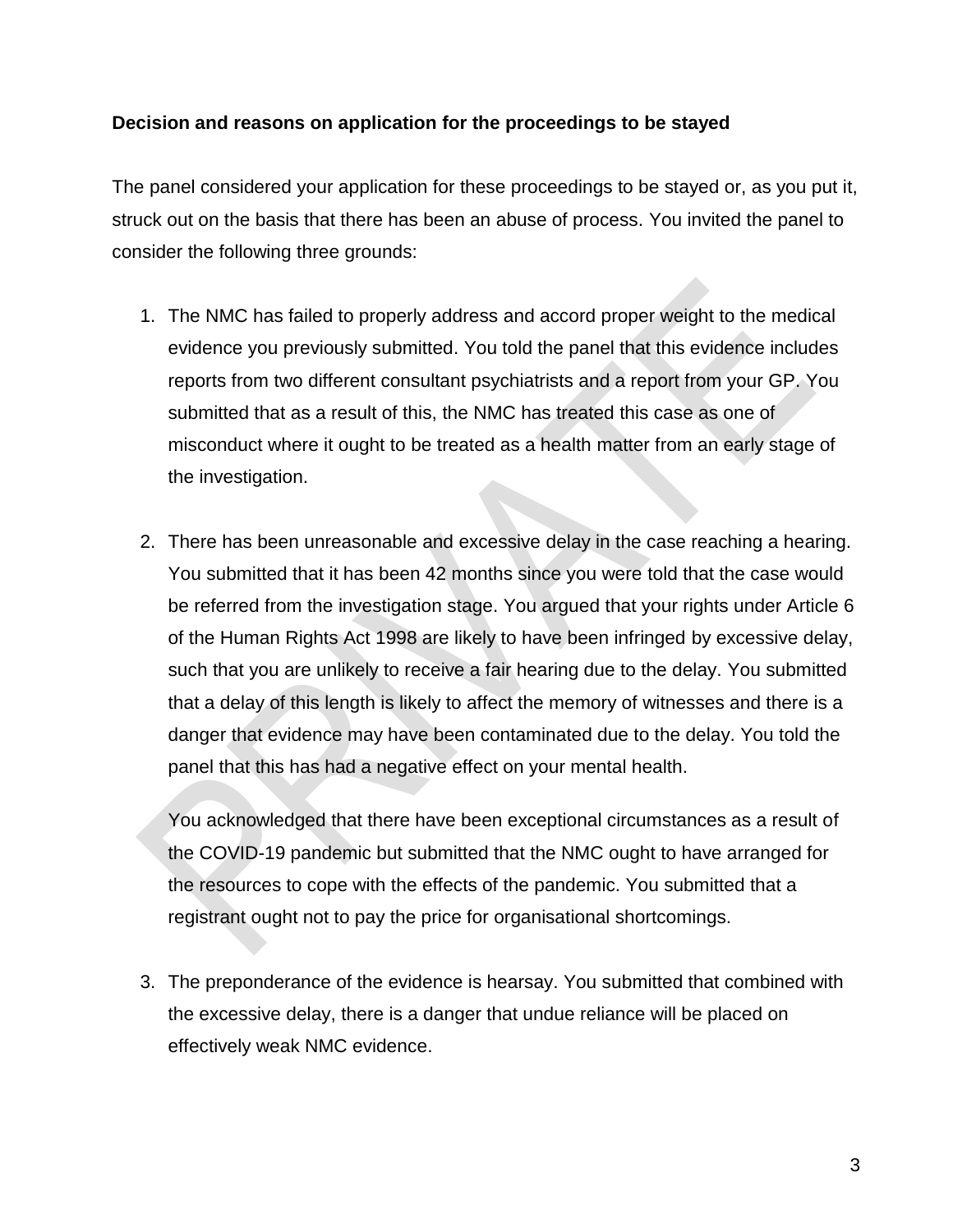Mr Maini-Thompson referred the panel to his written response to your abuse of process argument:

- *'1. This document sets out the NMC's position in relation to the Registrant's application to have these fitness proceedings stayed and/or struck out as an abuse of process.*
- *2. The Registrant has made three submissions in relation to abuse of process:*
	- *a. First, that the NMC has failed to engage with the medical evidence in the case and accordingly has mis-classified these proceedings as pertaining to misconduct rather than a health concern;*
	- *b. Second, that there has been an unreasonable delay in this case reaching a hearing and that this delay amounts to a breach of the Registrant's right to a fair hearing under ECHR Article 6;*
	- *c. Third, that the preponderance of evidence in this case is hearsay.*

### *Abuse of Process*

- *3. In the criminal jurisdiction, abuse of process has been defined as "something so unfair and wrong that the court should not allow a prosecutor to proceed with what is in all other respect a regular proceeding" (Hui Chi-Ming v R [1992] 1 A.C. 34).*
- *4. A case might form an abuse of process where:* 
	- *a. the defendant would not receive a fair trial; and/or*
	- *b. it would be unfair for the defendant to be tried.*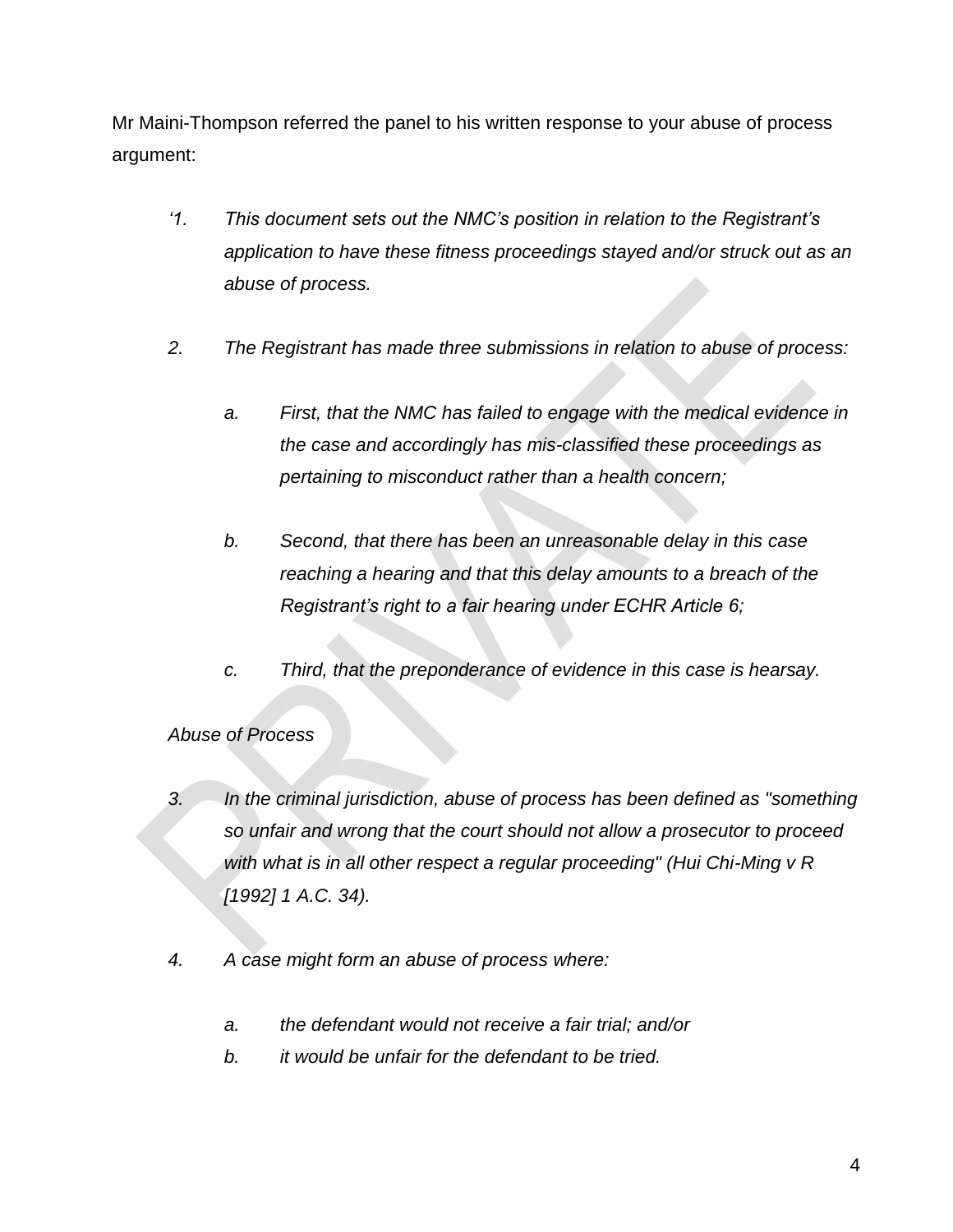*5. The burden of proof is on the Registrant to show that the proceedings should be stayed as an abuse of process. The standard of proof is the balance of probabilities.*

*The NMC's Response to the Registrant's Submissions*

*Submission 1: the misclassification of proceedings*

- *6. The NMC submits the Registrant's first submission is mis-directed in law. The NMC retains the discretion as to whether a case should proceed to a substantive hearing. Accordingly, the burden of proof in this case rests exclusively on the NMC.*
- *7. It is submitted that the assessment of medical evidence is a substantive matter which has no bearing on procedural fairness. It is for the panel to determine, having considered all the facts in this case, whether there is evidence of misconduct on the part of the Registrant.*

*Submission 2: delay in bringing the proceedings*

*8. Guidance on delay at common law is found in Attorney General's reference (no 1 of 1990) [1992] QB 630 CA (Lord Lane):*

*"Stays imposed on the grounds of even unjustifiable delay should only be granted in exceptional circumstances. Still more rare should be cases where a stay can properly be imposed in the absence of any fault on the part of the complainant or the prosecution. Delay due merely to the complexity of the case or contributed to by the actions of the defendant should never be the foundation for a stay. Where there has been no fault on the part of the prosecution there should be no stay unless the defendant shows on a balance of probabilities that owing to the delay he will suffer prejudice to the*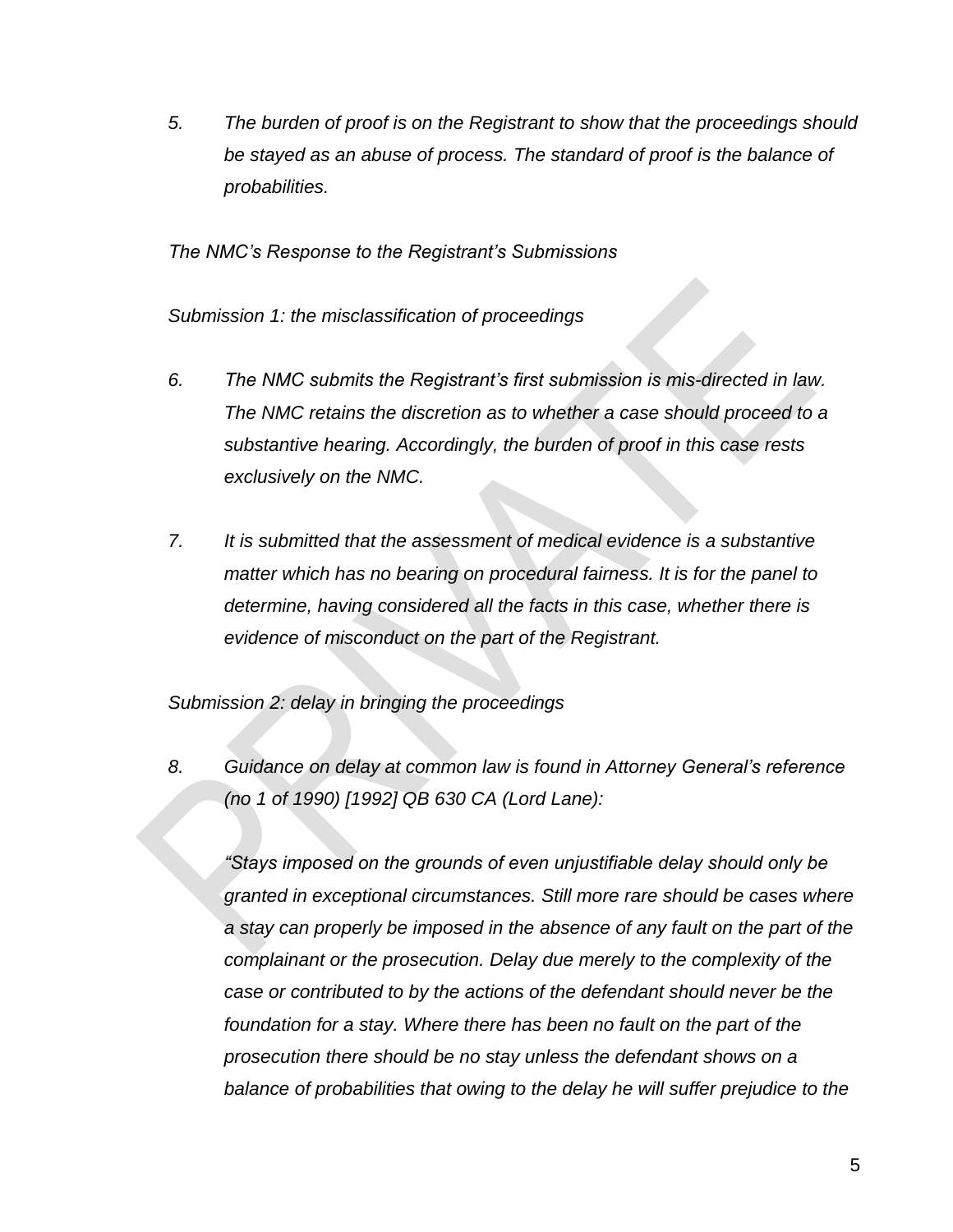*extent that no fair trial can be held, in other words, that the continuance of the prosecution amounts to a misuse of the process of the Court. In assessing whether there is likely to be prejudice, and, if so, whether it can properly be described as serious the following matters shall be borne in mind: first, the power of the Judge to regulate the admissibility of evidence; second, the trial process itself, which will ensure that all relevant factual issues arising from delay will be placed before the jury as part of the evidence for their consideration, together with the powers of the Judge to give appropriate directions to the jury before they consider their verdict" (pp 643 - 644).*

- *9. Article 6(1) of the European Convention on Human Rights (ECHR) provides that: "In the determination of his civil rights and obligations or of any criminal charge against him, everyone is entitled to a fair and public hearing within a reasonable time by an independent and impartial tribunal established by law…"*
- *10. Article 6(1) is concerned only with procedural delay and not the passage of time between the conduct in question and the commencement of proceedings. Therefore, in civil cases, time begins to run from the initiation of proceedings (Guincho v Portugal (1994) EHRR 223) and continues throughout the entire proceedings.*
- *11. Having determined the duration of the period, it is then necessary for the court to assess whether this period is itself unreasonable. The test is whether proceedings have been completed in a reasonable time, not whether they could have been completed sooner (Eckle v Germany (1983) 5 EHRR 1). The factors which the Strasbourg Court will consider are* 
	- *a. the complexity of the case;*
	- *b. the conduct of the applicant and the authorities;*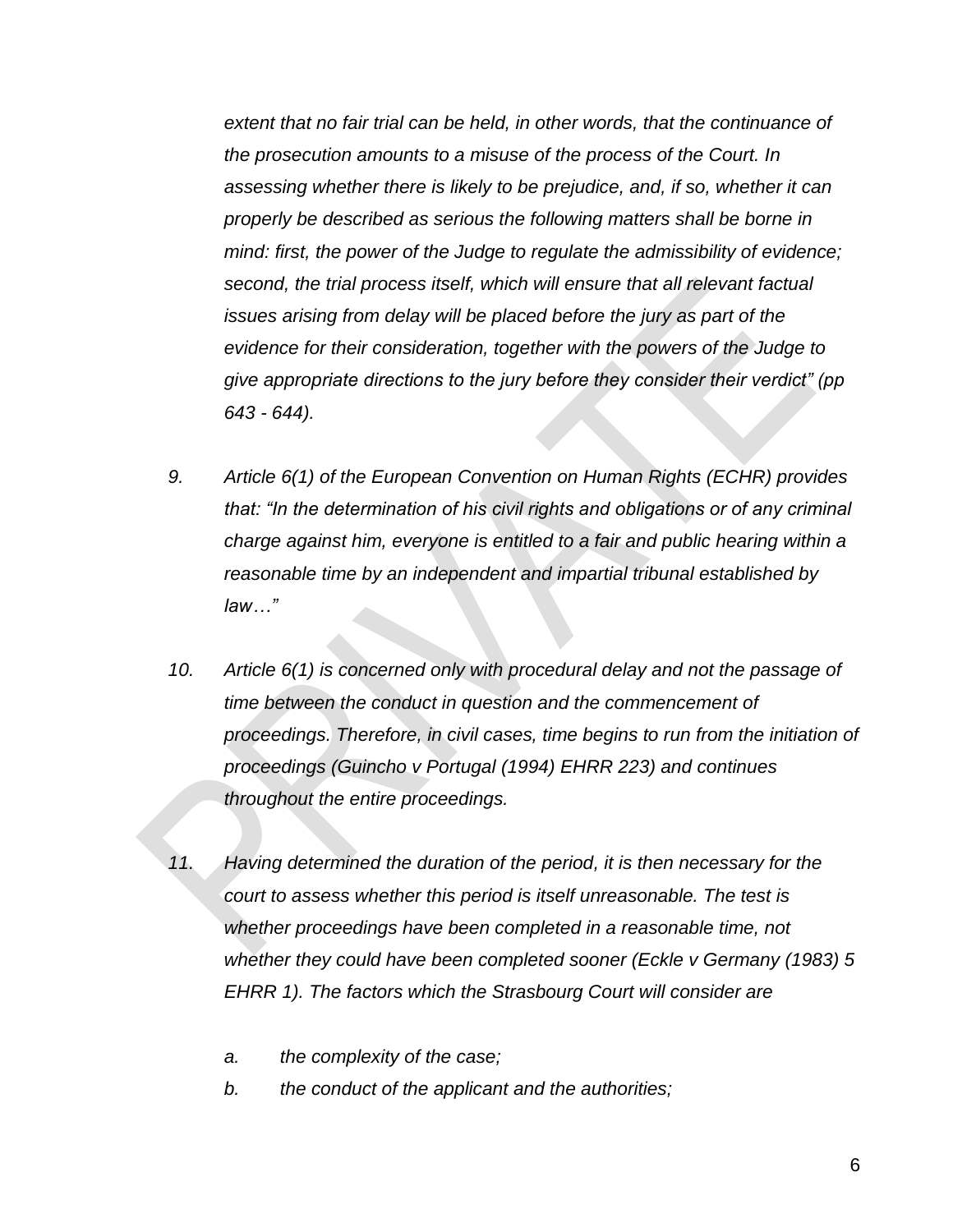- *c. the behaviour of any other parties to the case; and*
- *d. what was at stake in the case for the applicant.*
- *12. The leading authority on reasonableness of delay under Article 6 in this jurisdiction is Dyer v Watson [2004] 1 AC 379. At paragraph 52 Lord Bingham said this:*

*"In any case in which it is said that the reasonable time requirement (to which I will henceforward confine myself) has been or will be violated, the*  first step is to consider the period of time which has elapsed. Unless that *period is one which, on its face and without more, gives grounds for real concern it is almost certainly unnecessary to go further, since the Convention is directed not to departures from the ideal but to infringements of basic human rights. The threshold of proving a breach of the reasonable time requirement is a high one, not easily crossed. But if the period which*  has elapsed is one which, on its face and without more, gives ground for real *concern, two consequences follow. First, it is necessary for the court to look into the detailed facts and circumstances of the particular case. The Strasbourg case law shows very clearly that the outcome is closely dependent on the facts of each case. Secondly, it is necessary for the contracting state to explain and justify any lapse of time which appears to be excessive."*

*13. The NMC submits there is no evidence of an unreasonable delay in the period between the initiation of the proceedings against the Registrant and the date of the substantive hearing. A case management form containing the charges against the Registrant was sent to the Registrant on the 10 February 2021. Accordingly, there has been a 14-month gap between the commencement of the proceedings and the substantive hearing.*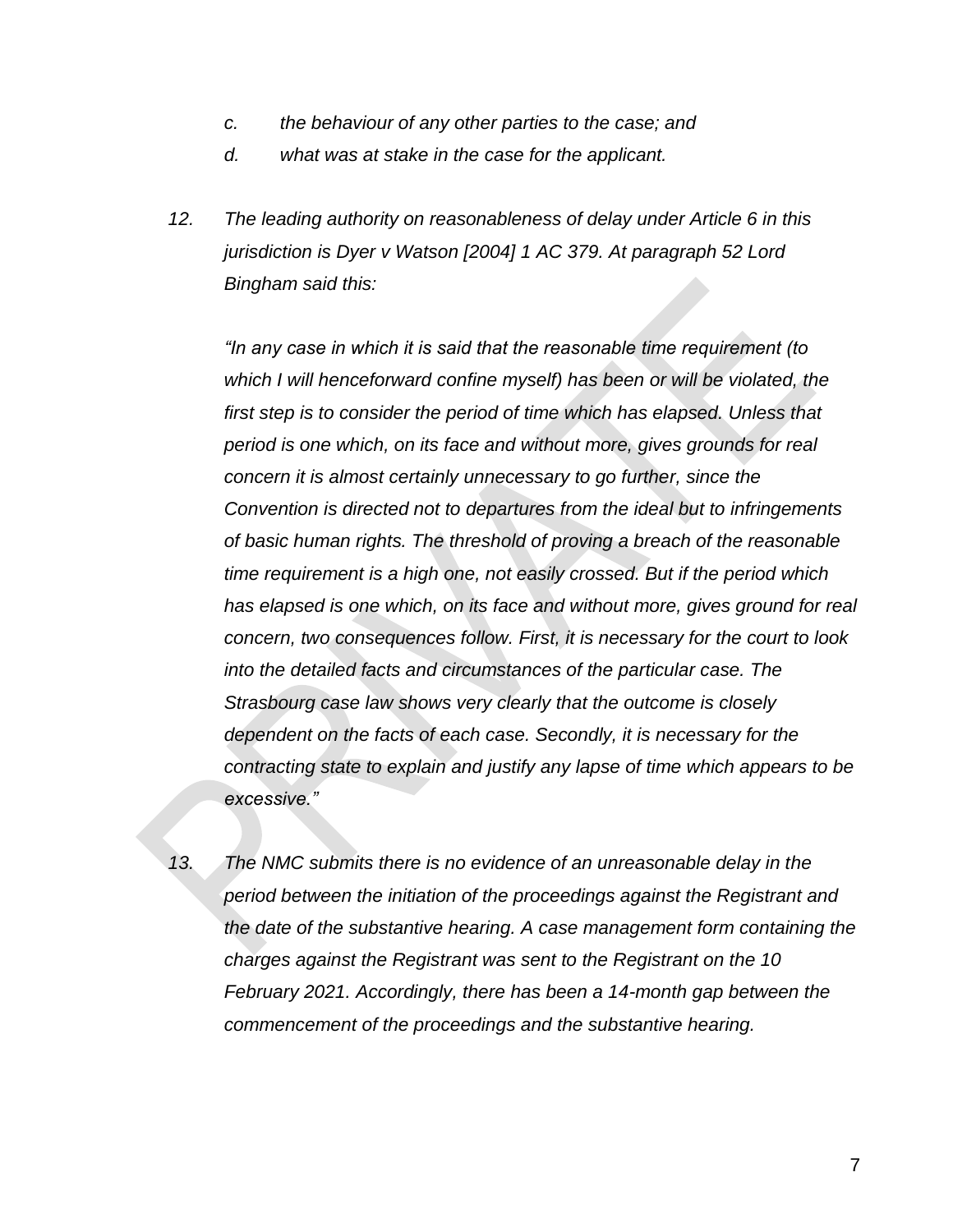*14. It is submitted that a 14-month delay is not prima facie unreasonable. Nevertheless, even if this period was considered to be lengthy, it remains reasonable on account of the complexity of the case, in particular the abundance of medical evidence, and the extensive correspondence between the Registrant and the NMC during the preparation of this case.*

*Submission 3: undue reliance upon hearsay*

- *15. Rule 31 of the NMC's 2004 Fitness to Practice Rules permits a Committee, "subject only to the requirements of relevance and fairness… [to] admit oral, documentary or other evidence whether or not such evidence would be admissible in civil proceedings".*
- *16. Notwithstanding the admissibility of hearsay evidence, a committee is entitled to take into account the fact that it can gave less weight to the evidence than if the maker of the statement was available to be crossexamined (Thorneycroft v Nursing and Midwifery Council [2014] EWHC 1565).*

# *Conclusion*

- *17. It is submitted that each of the Registrant's grounds of application should be rejected.* 
	- *a. The first submission is procedurally misguided;*
	- *b. The second submission is flawed by the evidence;*
	- *c. The third submission pre-judges the determination of the committee.'*

Mr Maini-Thompson submitted that it would be a matter for the panel to consider whether the medical evidence you provided will assist when determining the charges.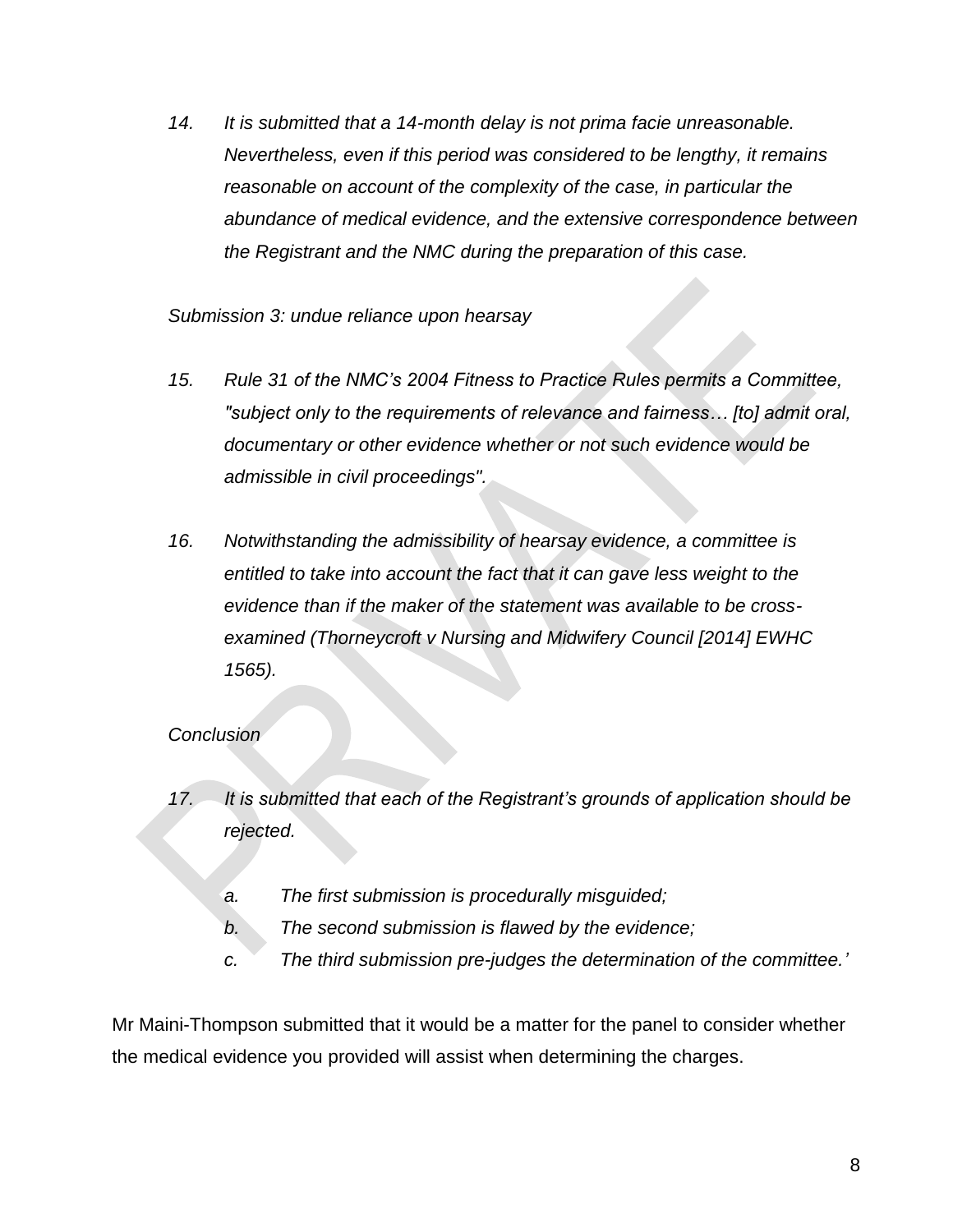In relation to the time delay, Mr Maini-Thompson submitted that in the absence of any fault from the NMC, you have not provided evidence of having been caused prejudice as a result of the delay. He maintained that the time period in question is 14 months as opposed to the 42 months you suggested.

The panel took account of the submissions made and heard and accepted the advice of the legal assessor.

In relation to the first ground submitted by you, the panel noted that, in light of the medical evidence, it was a matter for the NMC to decide whether your case should be determined as a misconduct case or health case and what charges should be brought. The panel was satisfied that in reaching a decision in this case, the medical evidence you provided would have been taken into account by the NMC.

The panel noted the time period between the commencement of the proceedings and the date of the substantive hearing. It considered that the extensive correspondence between you and the NMC throughout this period had a significant effect on the timescale in bringing this case to a hearing.

The panel bore in mind that even where delay is unjustifiable, which is not the position here, a stay should be the exception rather than the rule. Further, the panel saw no evidence of the delay in this case being the fault of the NMC. The investigation process was lengthy and matters were not helped by the COVID-19 pandemic. Finally, you were unable to show that you had suffered or were likely to suffer serious prejudice as a result of the delay. The panel was quite satisfied that there has been no abuse of process such as to warrant a stay.

As to your suggestion that the preponderance of the NMC evidence is hearsay, the panel determined that it could properly consider any applications to adduce hearsay evidence under Rule 31 as and when they are raised.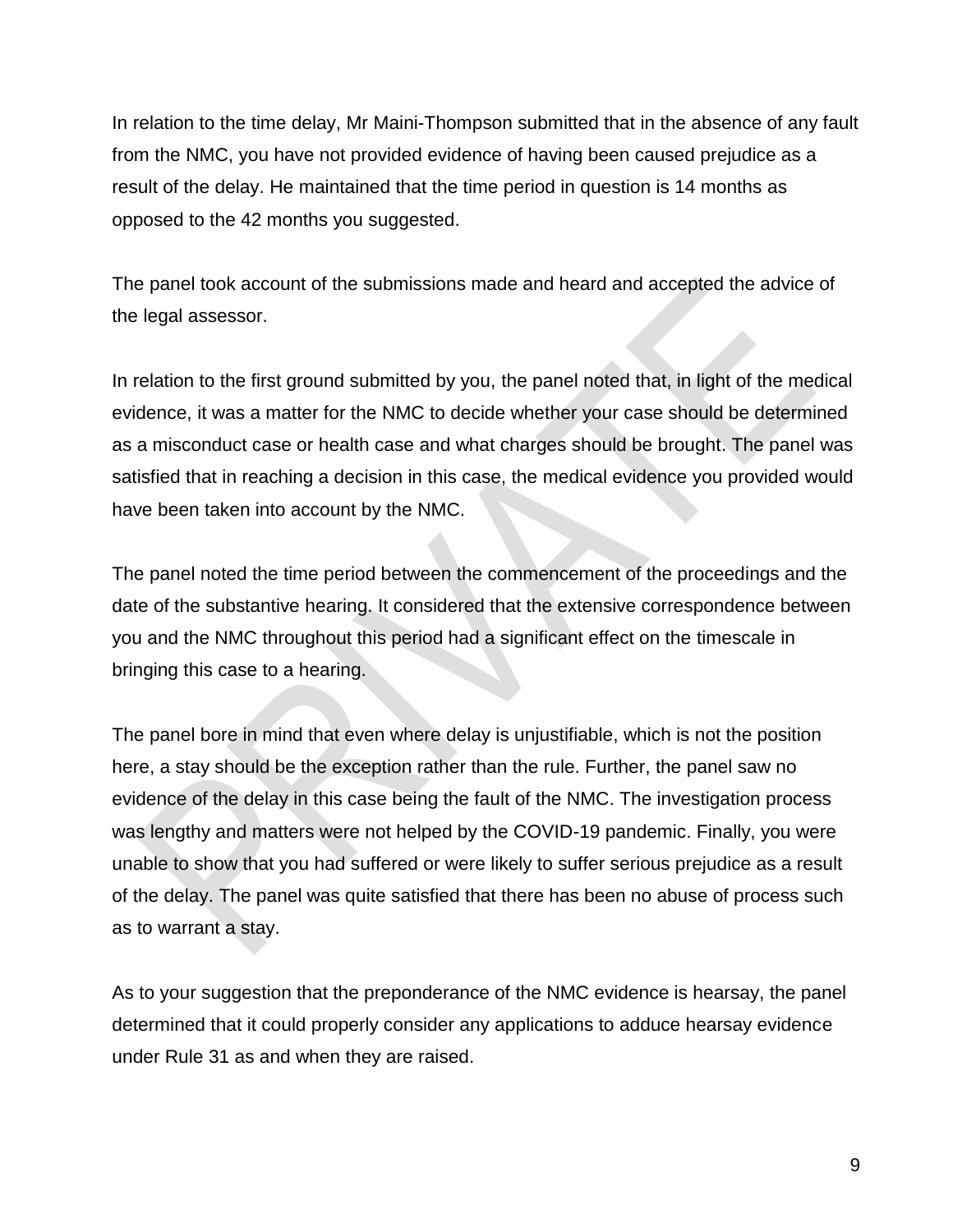In all the circumstances, there was no material before the panel to support exceptional reasons for these proceedings to be stayed on the basis of abuse of process.

### **Background**

The NMC received a referral in respect of you on 4 October 2018. You first entered onto the NMC's register, as a mental health nurse, on 21 July 1987.

The allegations in this case arose whilst you were employed as a staff nurse at Deep Court, Littlehampton (the Home), which is run by Deepdene Care Ltd. The Home has two units and caters for patients with long term mental health needs, and those undergoing psychological rehabilitation. The patients are working towards independence. You began working at the Home in November 2015.

It was your responsibility to administer medication, and look after the mental and physical wellbeing of the patients. You would run the shift and act in a supervisory role over the healthcare assistants and support workers. You also completed supervisions, care plans and other paperwork.

The allegations are that between May and September 2018, you failed to dispense medication to patients because they had not come to the clinic room, and then you incorrectly recorded that the medication had been refused when it had not.

On 23 September 2018, the Regional Support General Manager at Deepdene Care Ltd at the time spoke to you about withholding medication. You were suspended on full pay during the investigation of the allegations. On 25 September 2018, you left your position at the Home.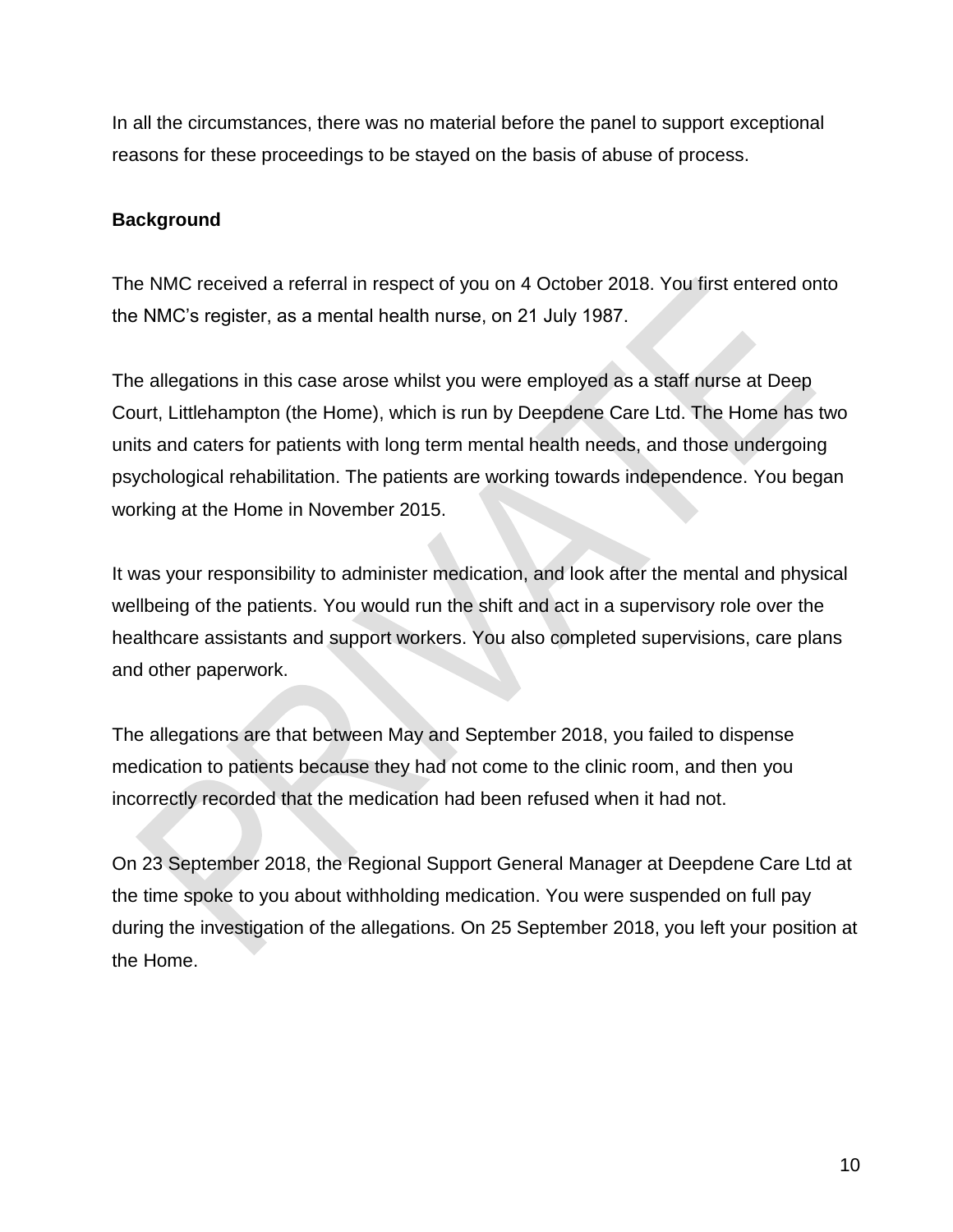### **Details of charge (as amended)**

That you, a Registered Nurse:

- 1) On one or more of the following dates failed to administer Carbocisteine to Patient A:
	- a) 17 July 2018
	- b) 20 July 2018
	- c) 20 September 2018
- 2) On one or more of the following dates failed to administer Venlafaxine to Patient A:
	- a) 17 July 2018
	- b) 20 July 2018
	- c) 20 September 2018
- 3) On one or more of the following dates failed to administer Fluticasone with Salmeterol to Patient A:
	- a) 17 July 2018
	- b) 20 July 2018
	- c) 20 September 2018
- 4) On one or more of the following dates failed to administer Olanzapine to Patient A:
	- a) 17 July 2018
	- b) 20 July 2018
	- c) 20 September 2018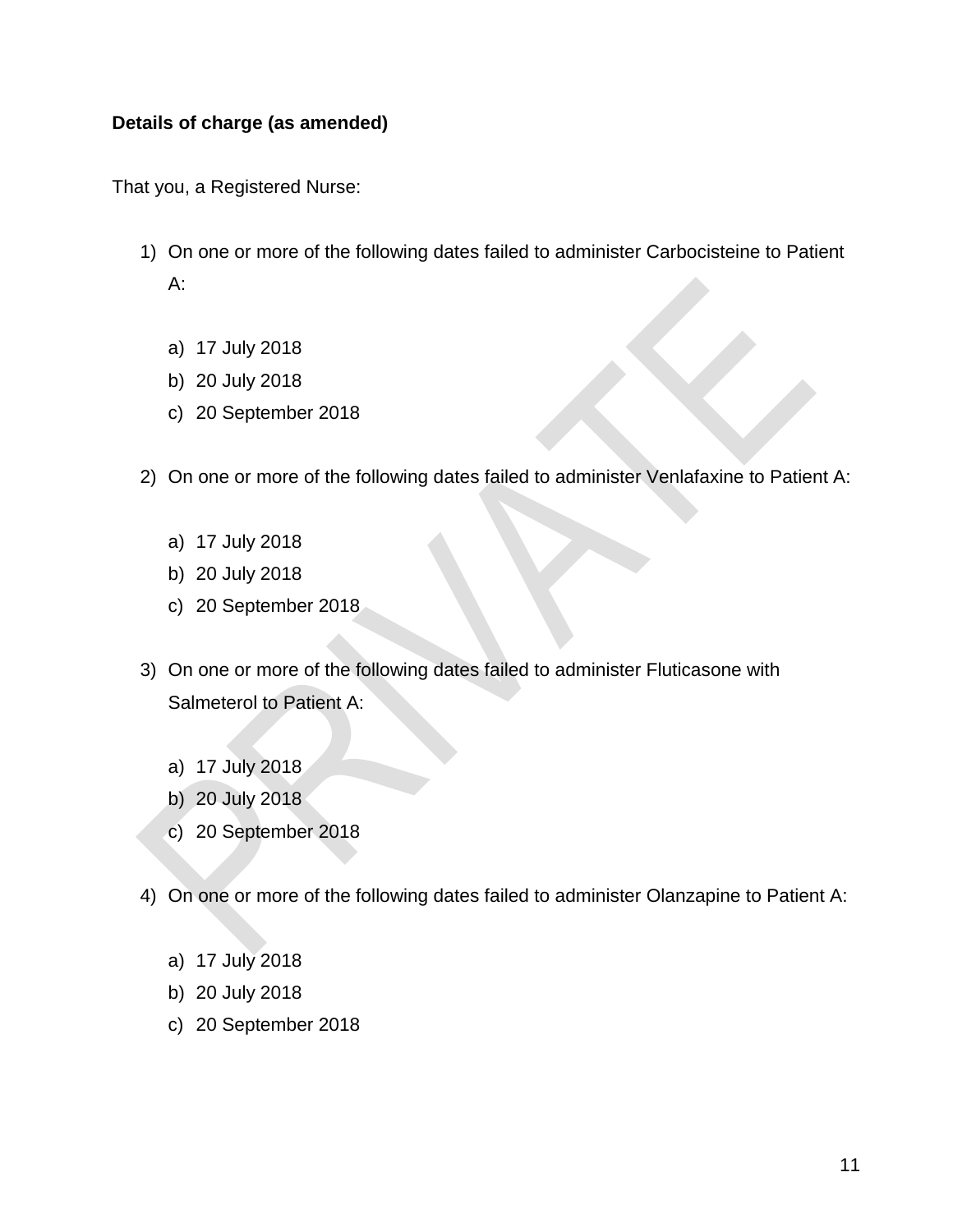- 5) On one or more of the following dates incorrectly recorded that medication had been refused by Patient A:
	- a) 17 July 2018
	- b) 20 July 2018
	- c) 20 September 2018
- 6) On one or more of the following dates failed to administer Sodium Valproate to Patient B:
	- a) 3 May 2018
	- b) 17 May 2018
	- c) 9 June 2018
	- d) 10 June 2018
	- e) 14 June 2018
	- f) 28 June 2018
	- g) 7 July 2018
- 7) On one or more of the following dates failed to administer Isphagula Husk to Patient B:
	- a) 3 May 2018
	- b) 17 May 2018
	- c) 9 June 2018
	- d) 10 June 2018
	- e) 14 June 2018
	- f) 28 June 2018
	- g) 7 July 2018
- 8) On one or more of the following dates failed to administer Ferrous Fumarate to Patient B: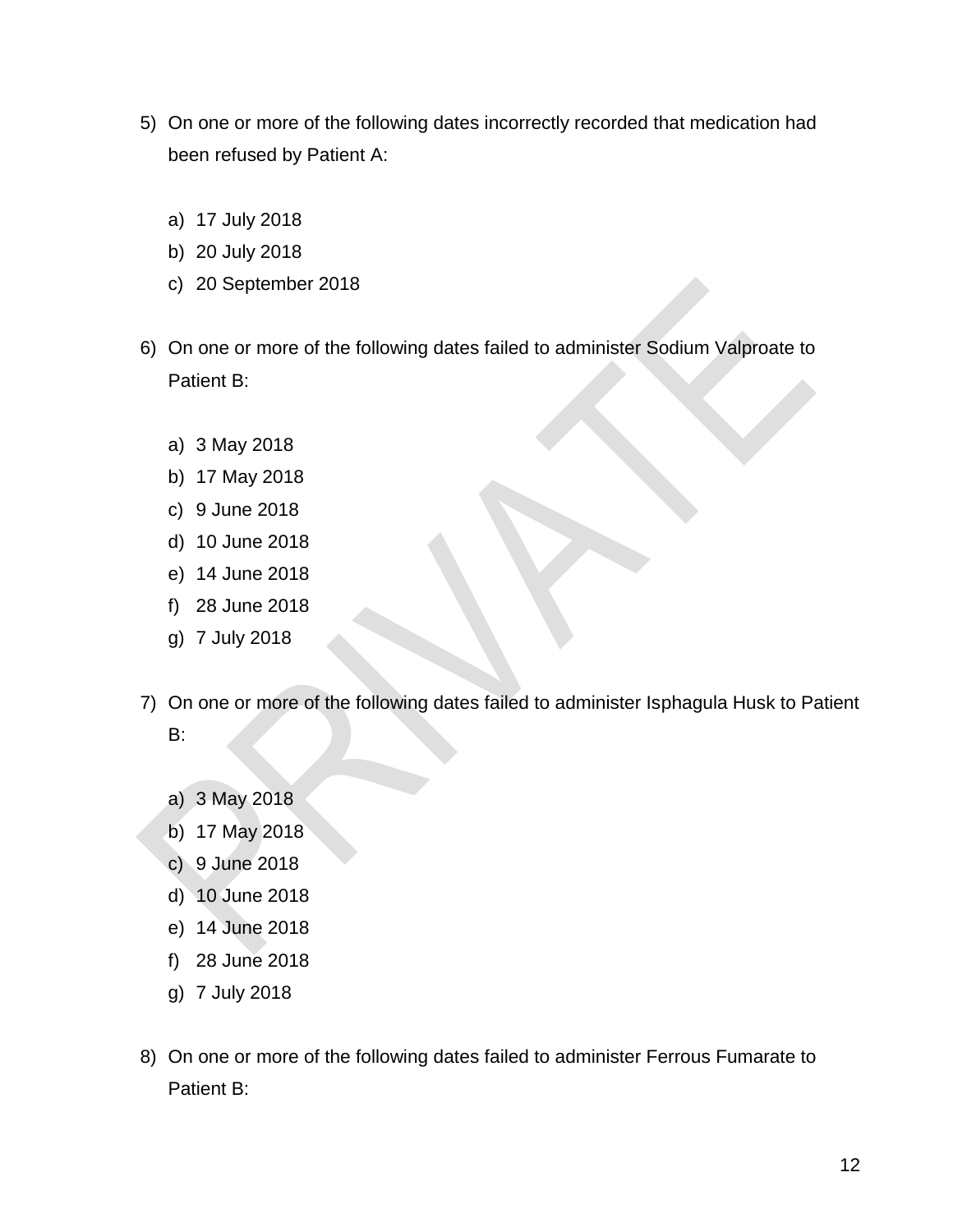- a) 3 May 2018
- b) 17 May 2018
- c) 9 June 2018
- d) 10 June 2018
- e) 14 June 2018
- f) 28 June 2018
- g) 7 July 2018
- 9) On one or more of the following dates failed to administer Senna to Patient B:
	- a) 3 May 2018
	- b) 17 May 2018
	- c) 9 June 2018
	- d) 10 June 2018
	- e) 14 June 2018
	- f) 28 June 2018
- 10) On one or more of the following dates incorrectly recorded that medication had been refused by Patient B:
	- a) 3 May 2018
	- b) 17 May 2018
	- c) 9 June 2018
	- d) 10 June 2018
	- e) 14 June 2018
	- f) 28 June 2018
	- g) 7 July 2018

11) On one or more of the following dates failed to administer Amisulpride to Patient C: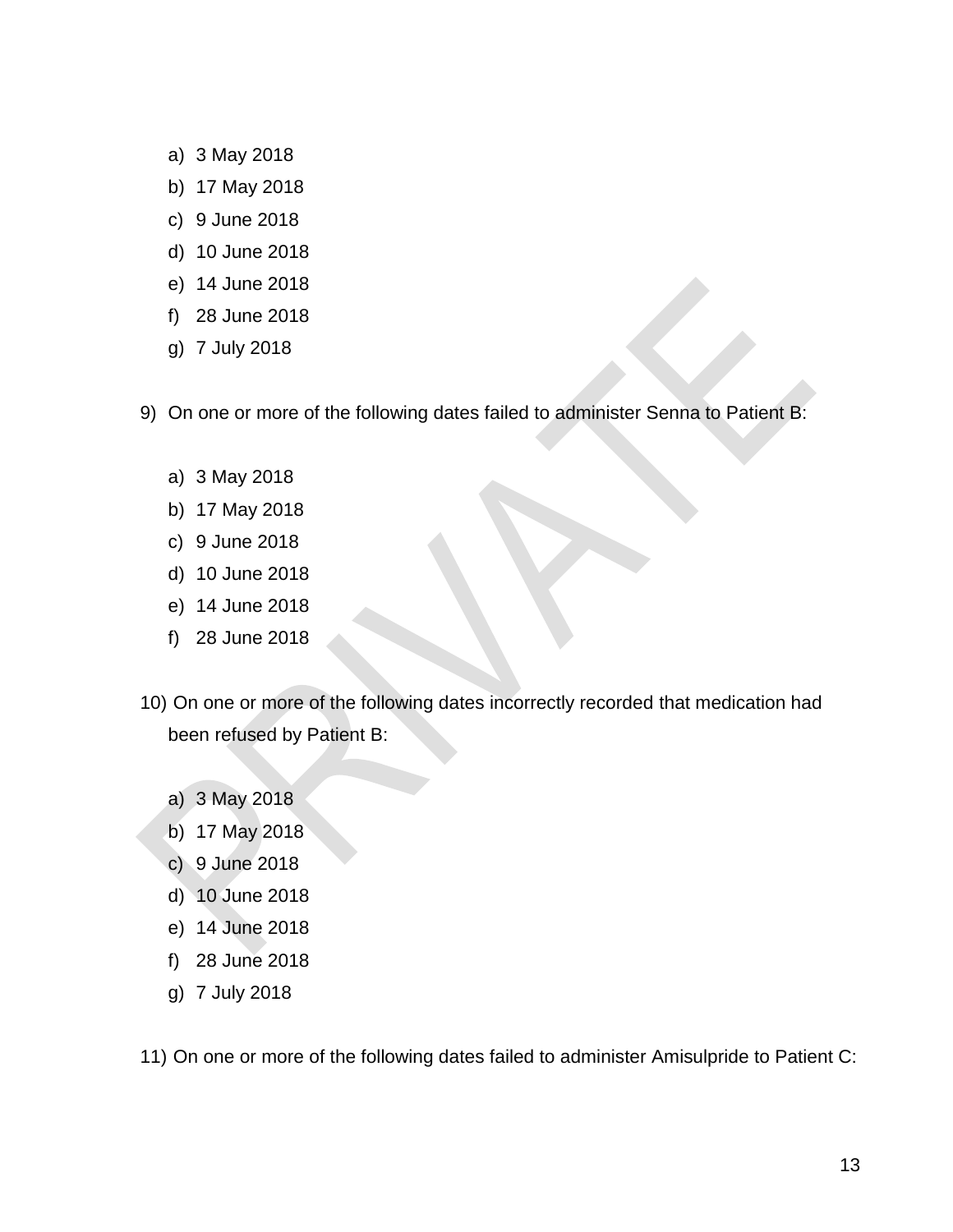- a) 7 September 2018
- b) 15 September 2018
- c) 21 September 2018
- 12) On one or more occasions between 19 June 2018 and 28 September 2018 failed to administer pain relief to Patient C.
- 13) On one or more of the following dates incorrectly recorded that medication had been refused by Patient C:
	- a) 7 September 2018
	- b) 15 September 2018
	- c) 21 September 2018

14)On one or more of the following dates failed to administer Zolpidem to Patient D:

- a) 1 September 2018
- b) 2 September 2018

15) On one or more of the following dates failed to administer Clozapine to Patient D:

a) 1 September 2018

16) On one or more of the following dates failed to administer Diazepam to Patient D:

- a) 1 September 2018
- b) 2 September 2018

17) On one or more of the following dates failed to administer Amisulpride to Patient D:

a) 1 September 2018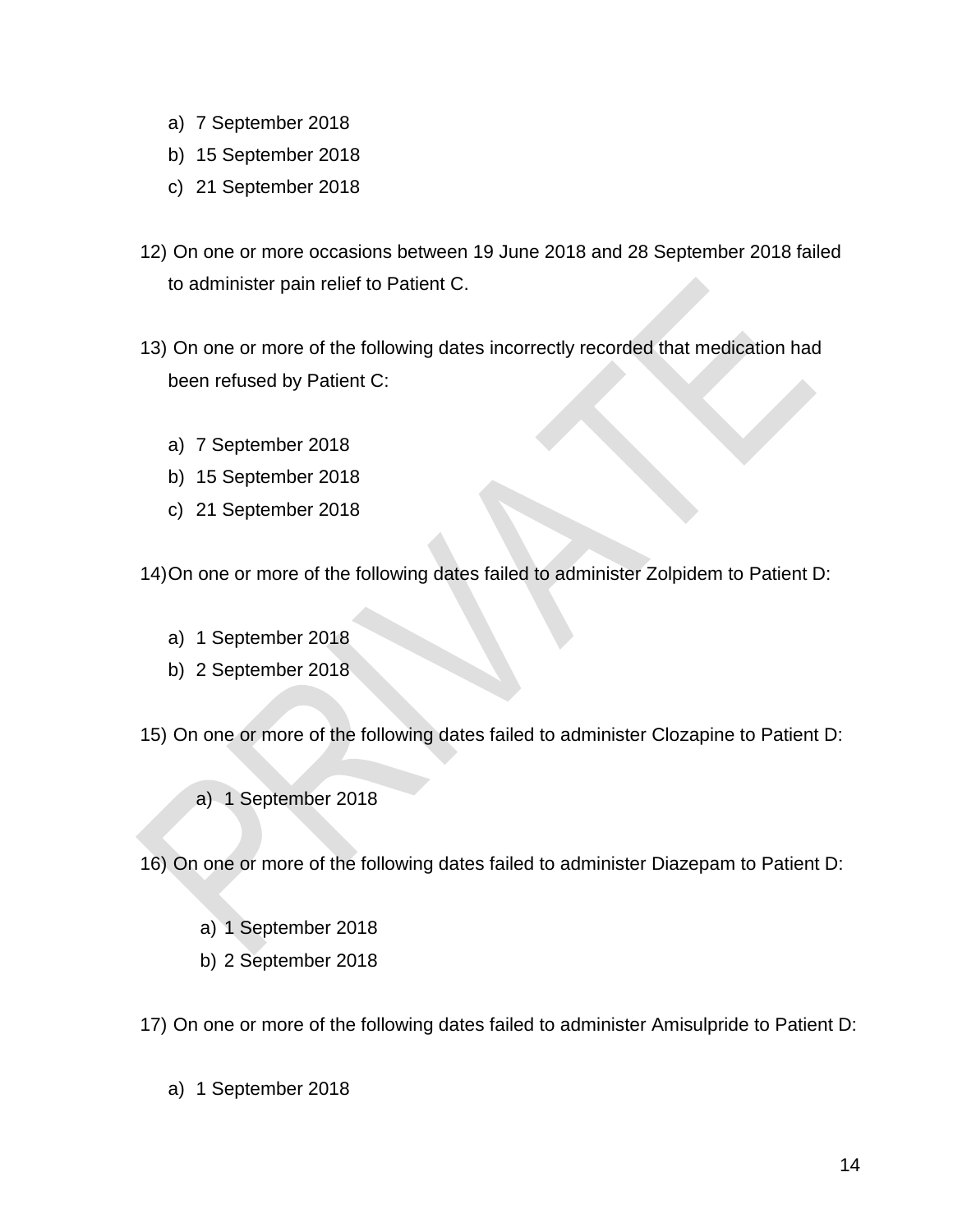- b) 2 September 2018
- 18)On one or more of the following dates incorrectly recorded that medication had been refused by Patient D:
	- a) 1 September 2018
	- b) 2 September 2018
- 19)Your actions in charge 5 were dishonest in that you knew that Patient A had not refused the medication but you were seeking to represent that he had.
- 20)Your actions in charge 10 were dishonest in that you knew that Patient B had not refused the medication but you were seeking to represent that he had.
- 21)Your actions in charge 13 were dishonest in that you knew that Patient C had not refused the medication but you were seeking to represent that he had.
- 22)Your actions in charge 18 were dishonest in that you knew that Patient D had not refused the medication but you were seeking to represent that he had.

AND in light of the above, your fitness to practise is impaired by reason of your misconduct.

#### **Decision and reasons on facts**

At the outset of the hearing, you informed the panel that you made admissions to charges numbers 1, 2, 3, 4, 5, 6, 7, 8, 9, 10, 11, 12, 13, 14, 16, 17, 18, 19, 20, 21 and 22 in their entirety.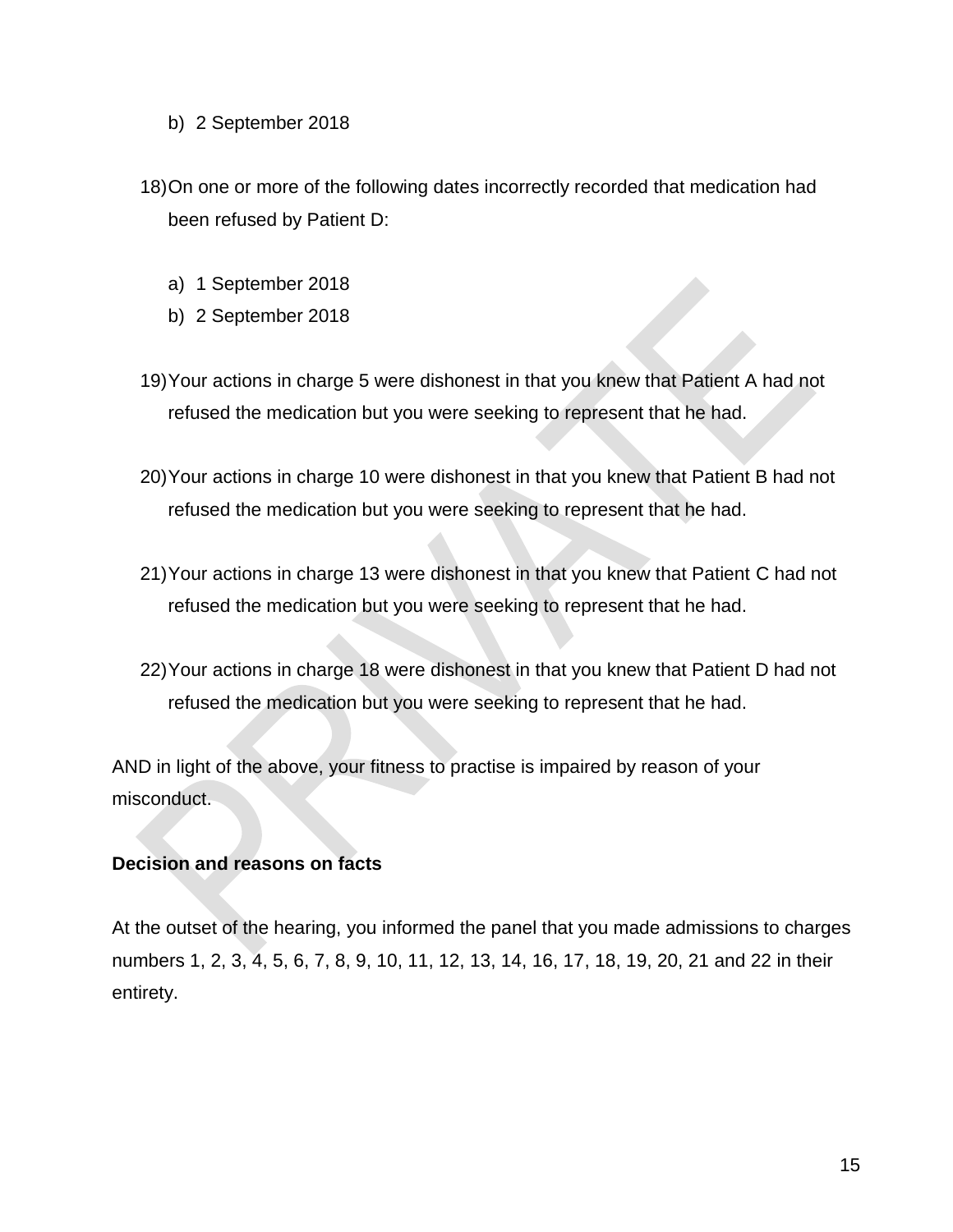You submitted that charge 15 is factually correct and accepted that you did not administer Clozapine to Patient D. However, you felt you were justified as you had a clinical reason for not administering the medication. You submitted that you did not admit to charge 15.

The panel therefore finds charges numbers 1, 2, 3, 4, 5, 6, 7, 8, 9, 10, 11, 12, 13, 14, 16, 17, 18, 19, 20, 21 and 22 proved in their entirety, by way of your admissions.

# **Decision and reasons on application to amend the charge**

The panel heard an application made by Mr Maini-Thompson to amend charge 15.

Mr Maini-Thompson informed the panel that the NMC had received new evidence from Witness 1, who was a Regional Support General Manager at Deepdene Care Ltd at the time of the incident. He submitted that in light of this new evidence and on further examination of the written evidence in the case, the substance of the initial allegation as contained in charge 15 falls away.

Mr Maini-Thompson submitted that the nature of the alleged failure related to record keeping rather than a substantive failure to administer medication. He told the panel that the NMC was seeking to amend charge 15 as follows:

"That you, a registered nurse:

- 15)On one or more of the following dates failed **to provide adequate information explaining why clozapine had not been administered to patient D on** to administer Cloazapine to Patient D:
	- a) 1 September 2018"

You submitted that the suggested change would not amount to an amendment, but the replacement of a charge with an effectively new charge. You submitted that it is too late to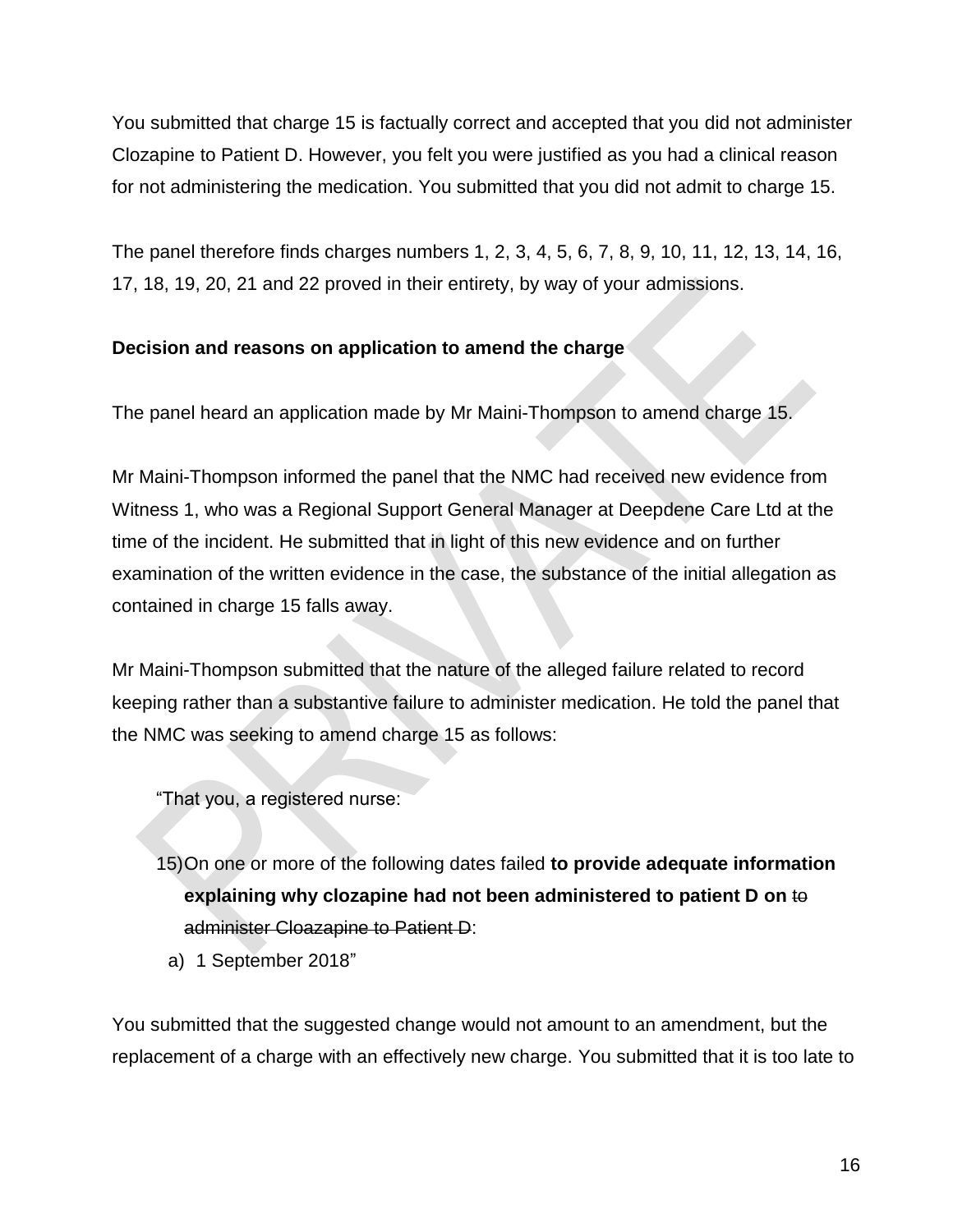suggest such a change and invited the panel to consider this a significant reason to reject the NMC's application.

You identified a typographical error in the spelling of Clozapine in charge 15 and indicated that you are content for this charge to be amended to correct this error and accurately reflect the name of the medication from '*Cloazapine'*.

The panel accepted the advice of the legal assessor who referred it to Rule 28.

The panel noted the NMC's application to amend charge 15 by substitution of a wholly different charge on the basis of new evidence received by the NMC, following your denial of the facts.

The panel considered that you have had notice of the charges since February 2021 and have provided explanations in relation to some or all of the charges. It also noted your admission to all the charges with the exception of charge 15. The panel considered the merits of the case and the interests of fairness and justice. It determined that at this late stage it would not be fair to permit a significant amendment to charge 15. The panel refused the application to amend charge 15.

In relation to the typographical error identified in charge 15, the panel was of the view that such an amendment, as applied for, was in the interest of justice. The panel was satisfied that there would be no prejudice to you and no injustice would be caused to either party by the proposed amendment being allowed. It was therefore appropriate to allow the amendment, as applied for, to ensure clarity and accuracy.

Charge 15 now reads as follows:

"That you, a registered nurse:

15)On one or more of the following dates failed to administer Clozapine to Patient D: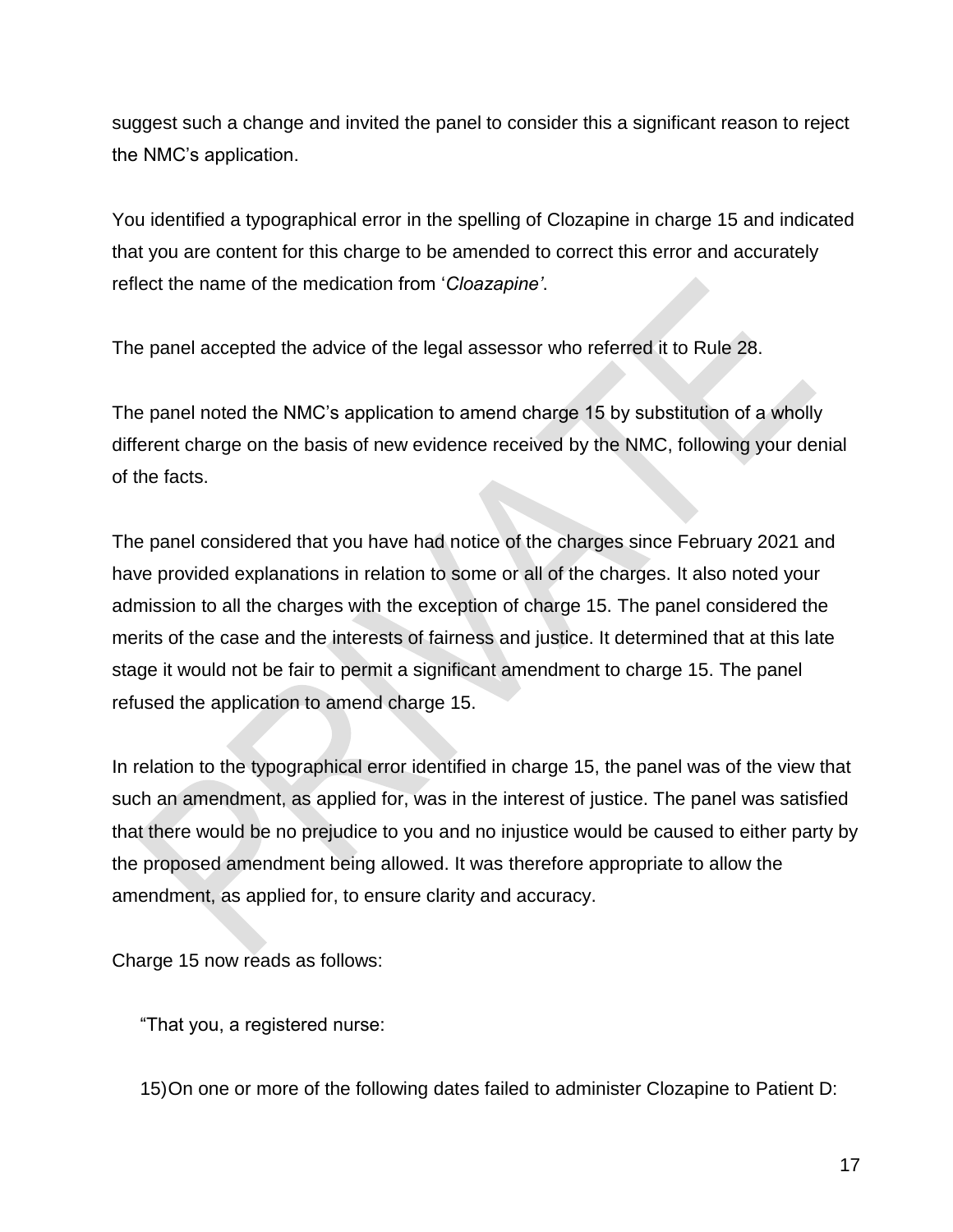a) 1 September 2018".

In light of the panel's decision to refuse the amendment of charge 15, Mr Maini-Thompson submitted that, following his opening of the case, he would be offering no evidence in relation to this charge.

Mr Maini-Thompson provided the background to the case and reminded the panel that you admitted all the charges with the exception of charge 15. He informed the panel that pursuant to additional information from you, further information was provided to the NMC by Witness 1. Witness 1 has said that there was a high probability that Patient D was drunk and therefore would not have been in a safe clinical position to receive Clozapine, because an intoxicated individual could have respiratory problems if they receive this medication. Mr Maini-Thompson told the panel that it was your responsibility to make a clinical judgement on whether the medication should have been administered and you made the correct judgement not to do so. He submitted that the substance of charge 15 is flawed and there is no longer a realistic prospect of the allegation being found proved.

You indicated that you had no objection to the NMC's decision to offer no evidence on this charge.

The panel accepted the advice of the legal assessor and had regard to Rule 24(7).

The panel took into account that in reaching its decision, it had to consider whether there was sufficient evidence to find this charge proved. The panel determined that the NMC had no evidence to support the charge and therefore there was not a realistic prospect that it would find the facts of charge 15 proved. Therefore the panel found this charge not proved.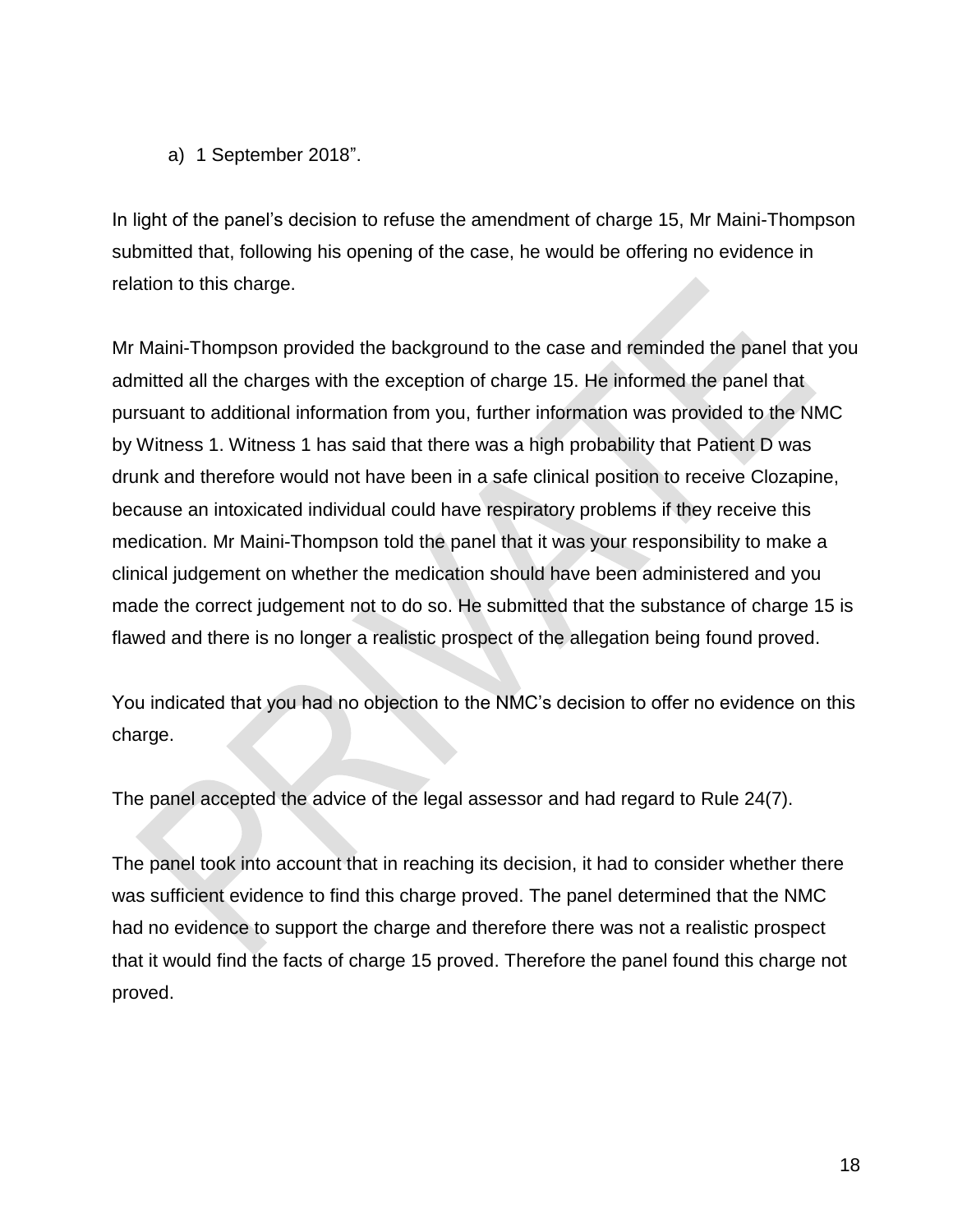### **Fitness to practise**

Having announced the admitted charges found proved, the panel moved on to consider whether the facts contained therein amount to misconduct and, if so, whether your fitness to practise is currently impaired. There is no statutory definition of fitness to practise. However, the NMC has defined fitness to practise as a registrant's suitability to remain on the register unrestricted.

The panel, in reaching its decision, has recognised its statutory duty to protect the public and maintain public confidence in the profession. Further, it bore in mind that there is no burden or standard of proof at this stage and it has therefore exercised its own professional judgement.

The panel adopted a two-stage process in its consideration. First, the panel must determine whether the facts found proved amount to misconduct. Second, only if the facts found proved amount to misconduct, the panel must decide whether, in all the circumstances, your fitness to practise is currently impaired as a result of that misconduct.

# **Submissions on misconduct**

In coming to its decision, the panel had regard to the case of *Roylance v General Medical Council (No. 2)* [2000] 1 AC 311 which defines misconduct as a *'word of general effect, involving some act or omission which falls short of what would be proper in the circumstances.'*

Mr Maini-Thompson referred the panel to his written submissions on misconduct and impairment:

### *'Introduction*

1. *The NMC submits that by reason of his misconduct, the Registrant's fitness to practice is impaired. The Registrant's conduct was dishonest and placed*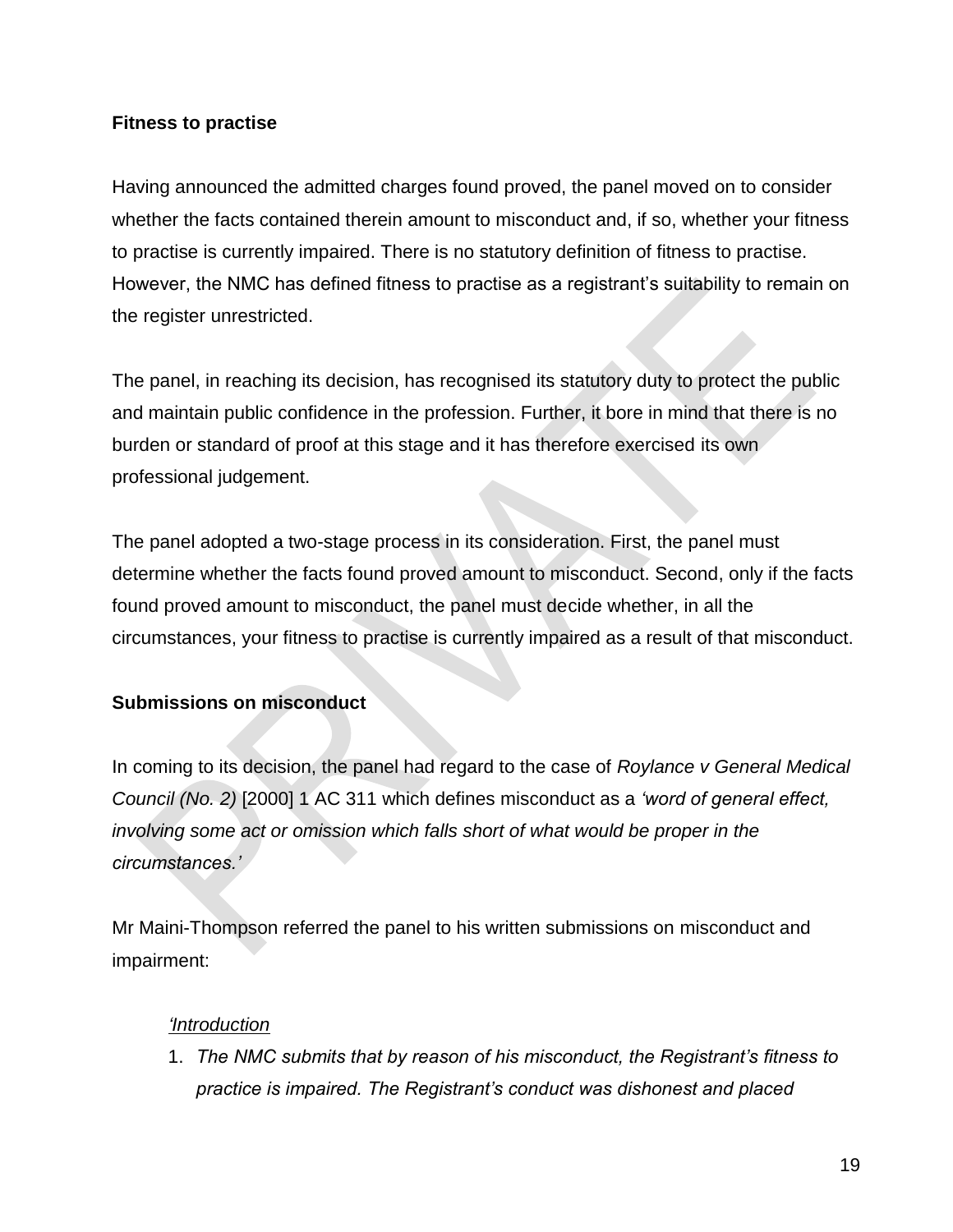*vulnerable patients at risk of harm. It would place others at risk of harm if repeated.* 

- 2. *The NMC submits that, as a registered nurse, the Registrant is currently a risk to the health, safety or wellbeing of the public. It is submitted that by reason of his misconduct, his continued practice would diminish public confidence and professional standards.*
- 3. *The NMC offered no evidence in respect of Charge 15.*

### *The NMC's Code of Conduct*

#### *Rule 1*

1. *The NMC submits the Registrant has broken Rule 1 of the NMC's Code of Conduct in respect of Patients A, B, C and D – on account of the fact that he did not provide an individualised service to meet the health requirements of the patients in his care.*

# *Rule 1 - Treat people as individuals and uphold their dignity*

### *To achieve this, you must:*

- *1.1 treat people with kindness, respect and compassion 1.2 make sure you deliver the fundamentals of care effectively 1.3 avoid making assumptions and recognise diversity and individual choice 1.4 make sure that any treatment, assistance or care for which you are responsible is delivered without undue delay*
- 2. *With the Registrant having admitted all charges, save Charge 15, it is submitted the Registrant failed to treat his patients as individuals in need of specific and individually tailored medicine routines.*

*Rule 20*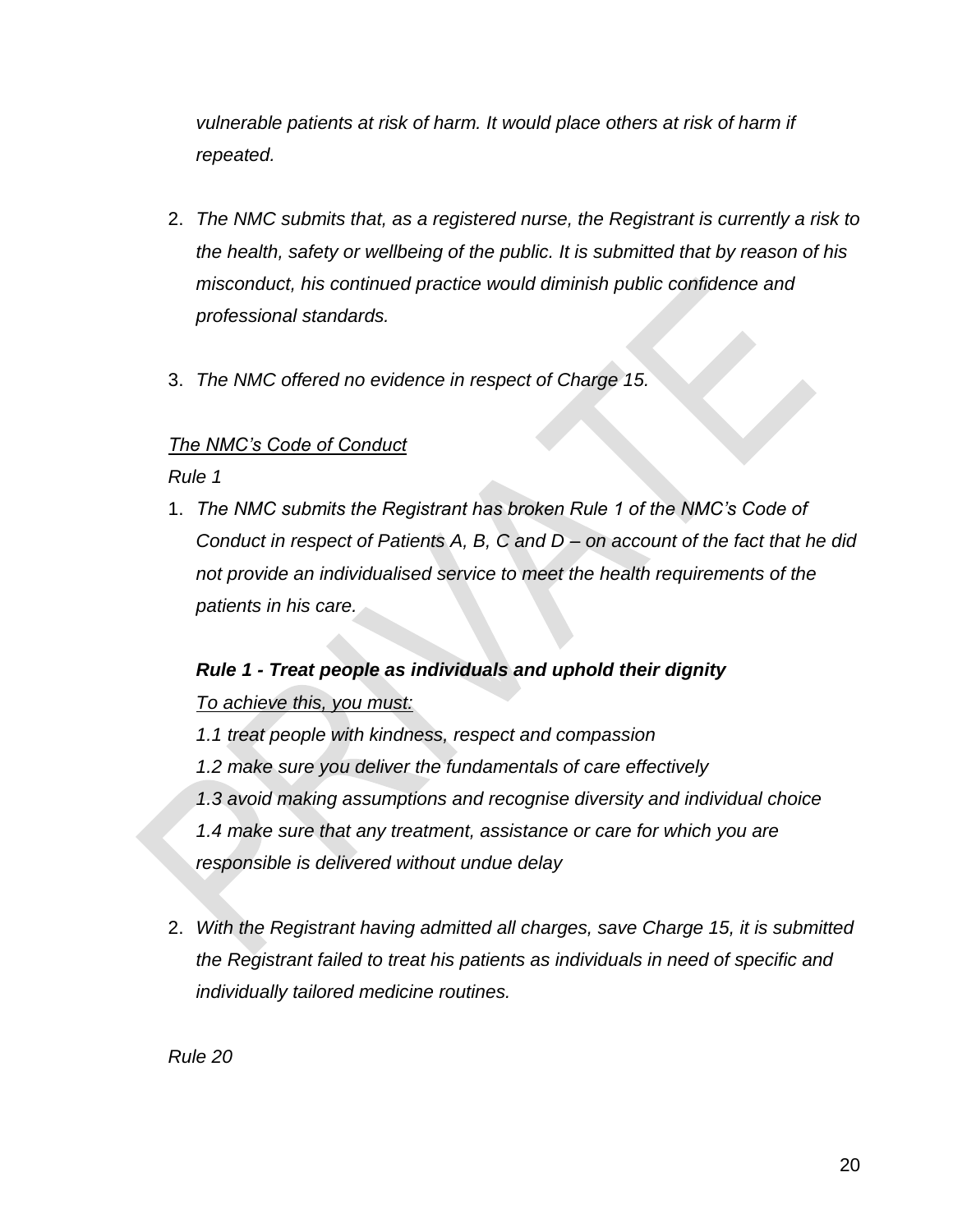3. *The NMC submits the Registrant has broken Rule 20 of the Code of Conduct in respect of Patients A, B, C and D – on account of the fact that the Registrant sought to give the impression that he had discharged his professional duties when in fact he had not.* 

### *Rule 20 - Uphold the reputation of your profession at all times*

#### *To achieve this, you must:*

*20.1 keep to and uphold the standards and values set out in the Code 20.2 act with honesty and integrity at all times, treating people fairly and without discrimination, bullying or harassment. 20.9 maintain the level of health you need to carry out your professional role*

- 4. *With the Registrant having admitted all charges, save Charge 15, it is submitted the Registrant failed to act with integrity and honesty at all times.*
- 5. *It is further submitted that by failing to take the necessary steps to address the impact of his mental health situation on his professional duties, the Registrant did not maintain the level of health he needed to carry out his professional role.*

#### *Rule 10*

6. *It is submitted that the Registrant has broken Rule 10 of the Code of Conduct in respect of Patients A, B, C and D – on account of the fact that the Registrant did not take accurate and contemporaneous records.*

### *Rule 10 - Keep clear and accurate records relevant to your practice*

#### *To achieve this, you must:*

*10.1 complete records at the time or as soon as possible after an event, recording if the notes are written some time after the event*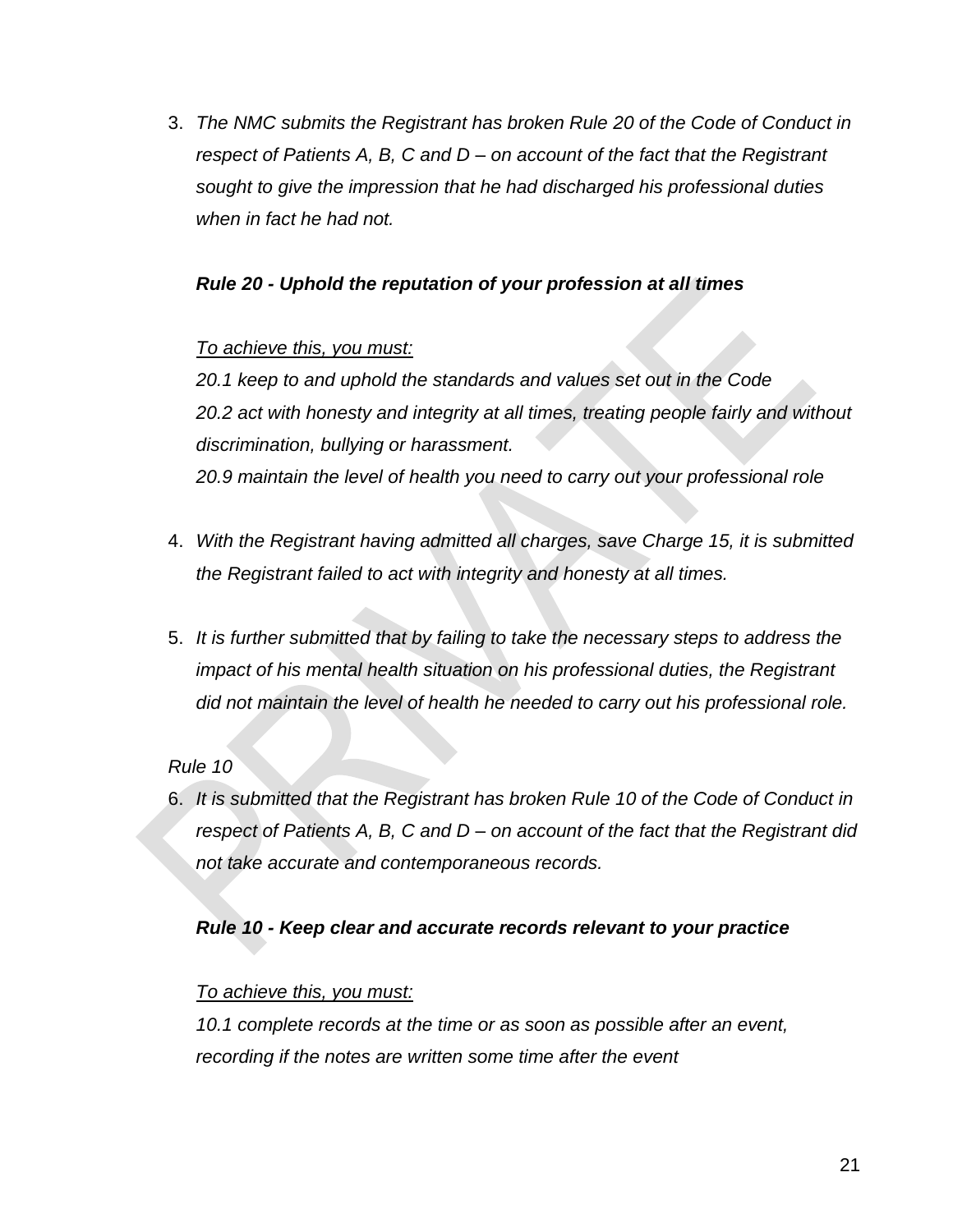*10.2 identify any risks or problems that have arisen and the steps taken to deal with them, so that colleagues who use the records have all the information they need*

*10.3 complete records accurately and without any falsification, taking immediate and appropriate action if you become aware that someone has not kept to these requirements*

7. *With the Registrant having admitted all charges, save Charge 15, it is submitted the Registrant failed to keep clear and accurate records at all times and he failed to complete records without any falsification.*

### *Aggravating Factors*

8. *It is submitted that the Registrant's misconduct is aggravated by its frequency. The Registrant engaged in multiple acts of dishonest record keeping across a period of 3 months.*

#### *Mitigation*

9. *The Registrant has admitted to all the charges, save Charge 15, in respect of which the NMC offered no evidence.*

### *Additional Observations*

10.*The Registrant has confirmed within an email dated 20th January 2020 that he has not been employed since leaving Deepdene Care in September 2018. Accordingly, the NMC lacks any evidence of current safe practice.' [sic]*

You submitted that you "*remain agnostic*" on the matter of your misconduct and invited the panel to make a decision in its own judgement on whether your behaviour amounted to misconduct.

You submitted in response to written submission 10 that you have been practising for the last 12 months and have provided evidence of current practice in the letter from your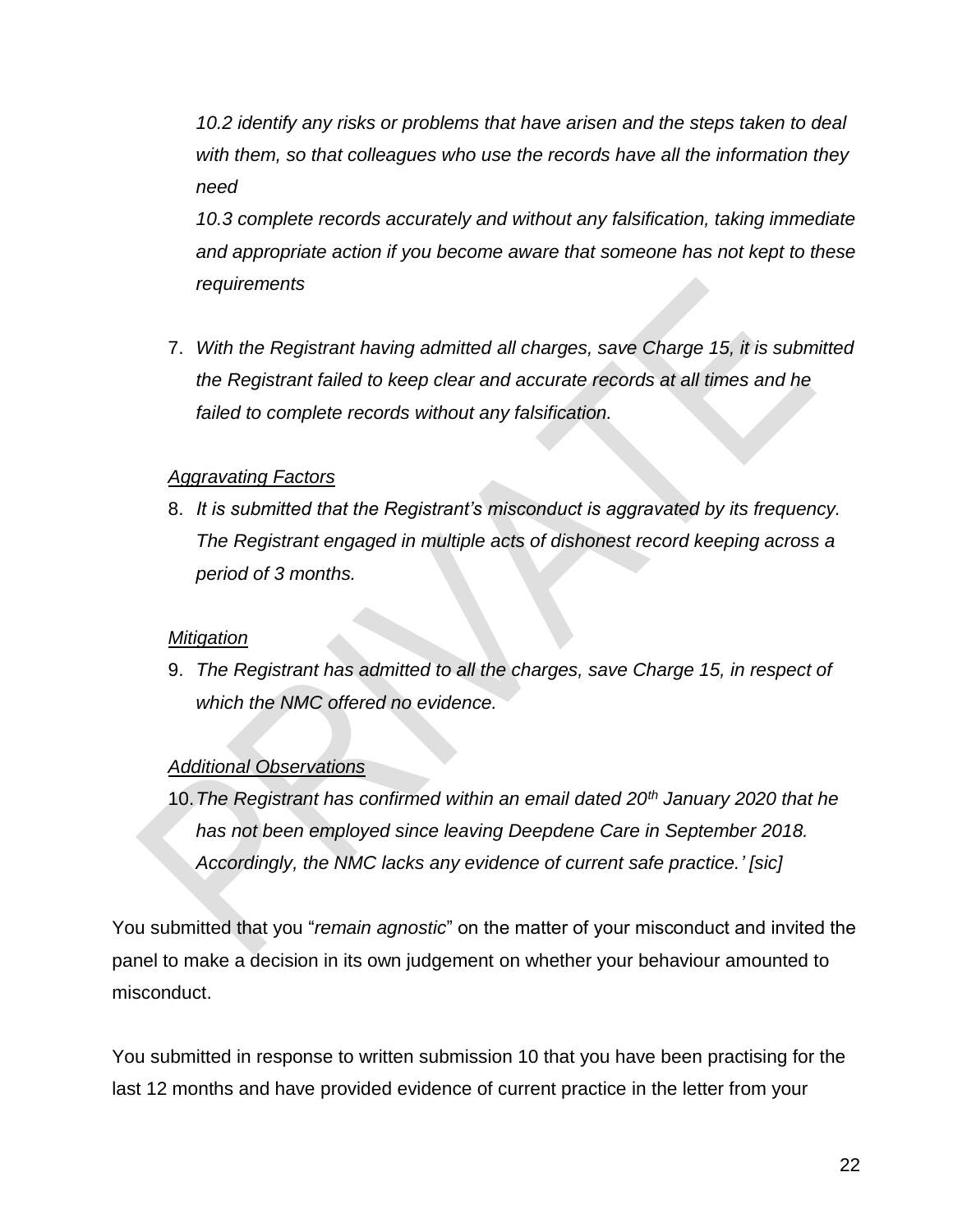agency dated 18 March 2022, which indicated that you have been employed since April 2021.

In light of this, Mr Maini-Thompson indicated that he withdrew submission 10.

### **Submissions on impairment**

The panel heard evidence from you under oath.

You said that you deeply regret the incidents that occurred in 2018. You stated that you are conscious that you were practising well below the standards expected of a registered nurse. You told the panel that at the time, you lacked insight due to a mental health condition which you developed following a violent physical assault. You were attacked by one of the patients at the Home who had used violence in the past, including towards other staff. You said that this patient punched you on the chin, which caused you to fall over backwards and hit the back of your head on the concrete ground. The panel saw evidence that the patient concerned was charged by the police with assault by beating.

You told the panel that after the assault, you were off work for a week and your GP diagnosed you with post-concussion syndrome, anxiety and loss of confidence. You informed your manager of the diagnosis over the phone and it was agreed that you should take a few days off. You said that you were working two nights a week at the time, although you occasionally did extra shifts.

You said that when you returned to work, you did not feel you had properly recovered, but you wanted to get back to work as you would not be paid if you did not go to work. You said that your manager told you that the patient would be moved to another facility, however the patient remained at the Home and this increased your anxiety. You argued that the manager was at fault for not putting adequate support in place for you when you returned to work.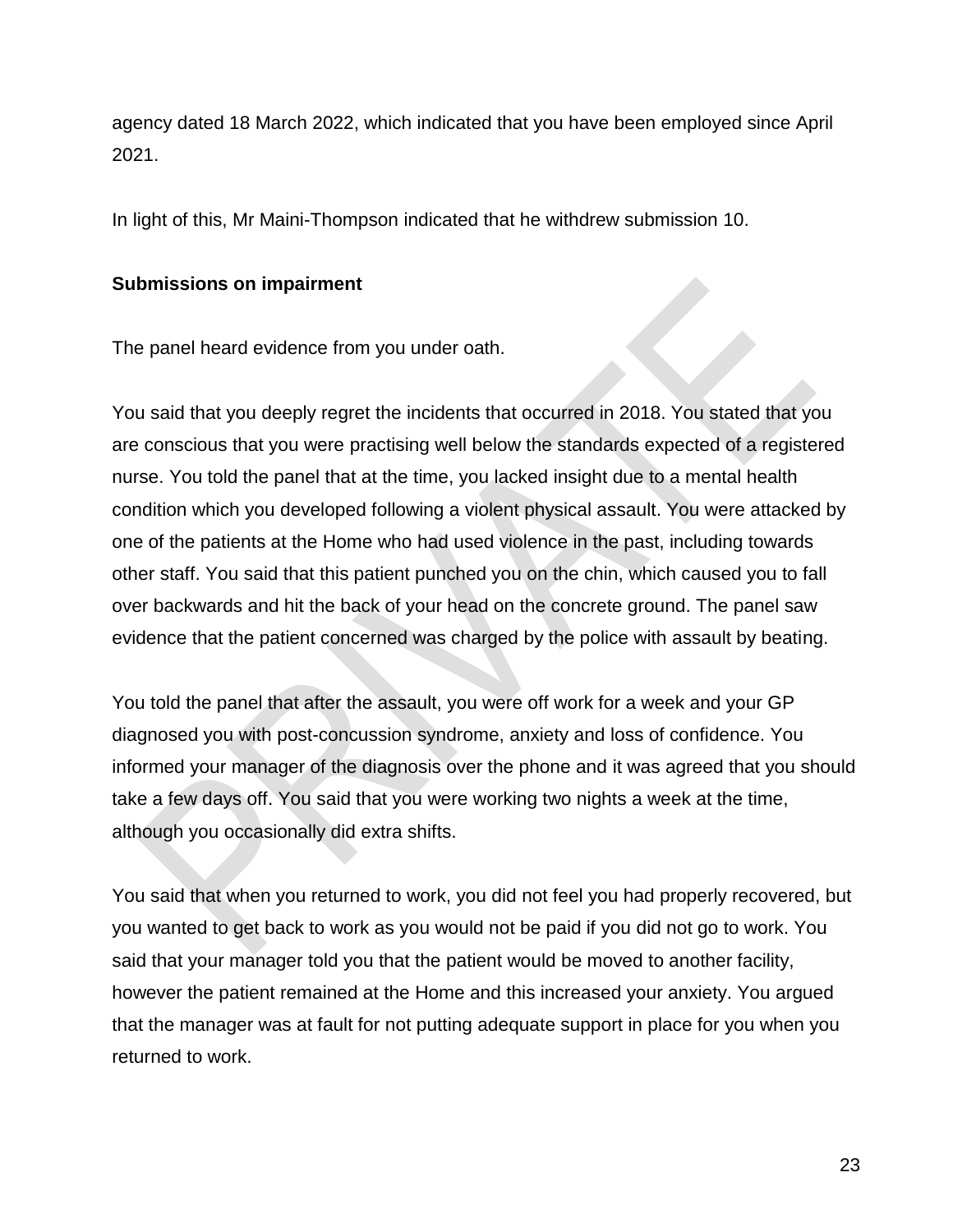You told the panel that your support worker colleague made things worse by telling you that if a patient were to attack you again, he would not be able to protect you. You said that you were informed by the support worker that if there was any fighting between you and a patient, the Home would rather "*get rid*" of you than the patient because of the money they make from the patient. You stated that as a result of this, you were in fear of further assault and of losing your job.

You said that prior to the assault you were responsible for taking medication to patients in their rooms alone. However, you lost confidence in yourself. You said that at the time you did not feel you were doing anything wrong as you had convinced yourself that these patients, who had a history of using violence, had made threats to you before, may harm you again.

You said that you had persuaded yourself that if the patients did not come down to the clinic room, then in effect they were refusing their medication. You accepted that your judgement had been clouded by the growing fear you were under for some months.

You referred the panel to your response to the allegations document which you prepared in autumn 2018 shortly after you left the Home. You asked the panel to have particular regard to your in depth reflection contained in this document.

You then referred the panel to the report of a consultant psychiatrist dated 14 May 2021, which concluded that it was more likely than not that you suffered from PTSD of moderate severity between February 2018 and September 2018.

You asked the panel to consider the final decision letter from the DBS dated 5 April 2019, in which they stated their finding that it was not appropriate to bar you from working with vulnerable adults and children. You indicated that in the letter, they noted your remorse and insight and the lack of support from your manager and colleagues at the Home following the assault.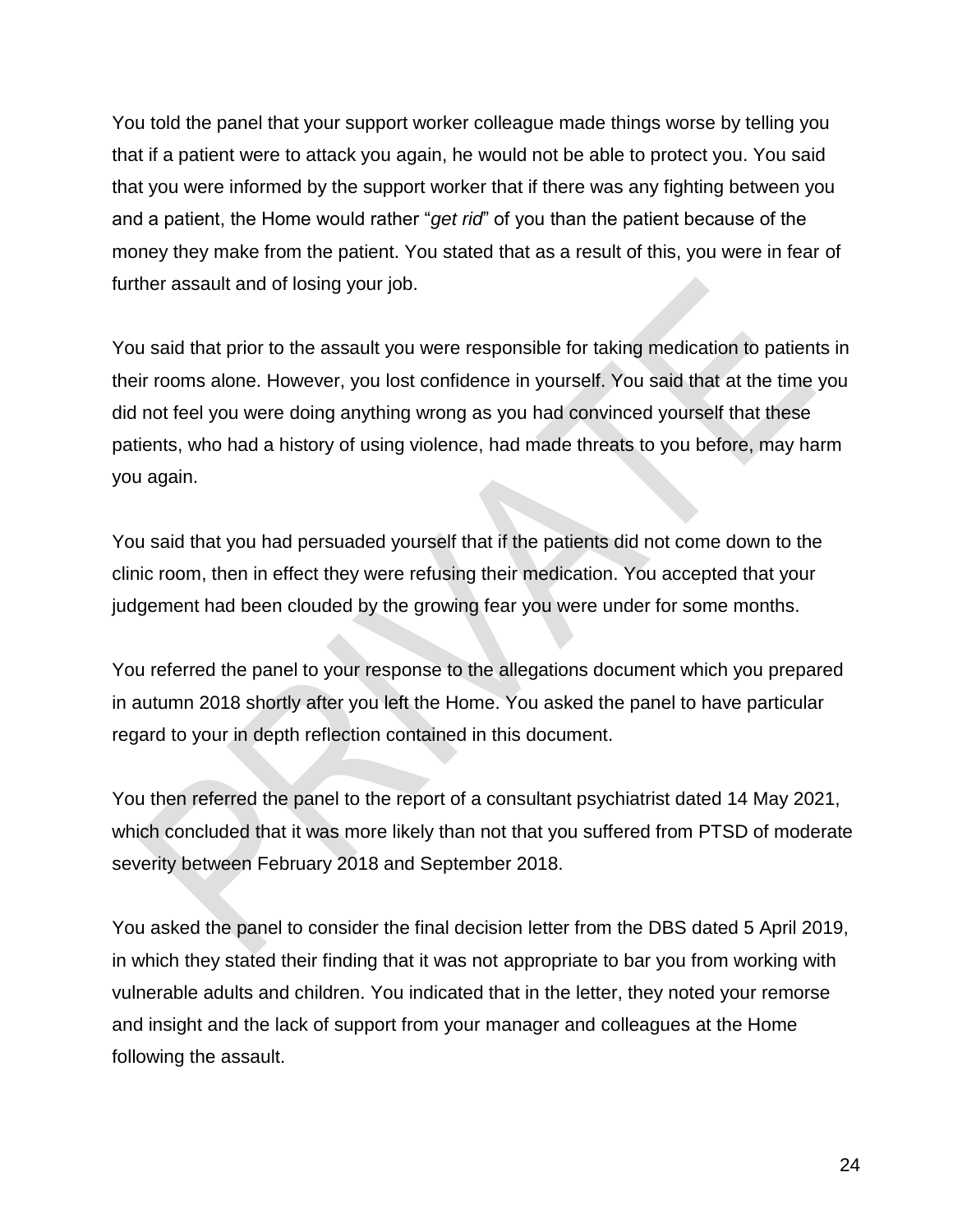You said that you were not able to secure employment for a long period after you resigned from the Home due to Deepdene Care Ltd's refusal to confirm your dates of employment to prospective employers and agencies. You referred the panel to the positive appraisal dated 27 July 2017, which you received after having worked at the Home for almost two years and before the assault took place. You asked the panel to consider your manager's observation at the time that you were always working to the best of your ability.

You said that your mental health remained poor towards the end of your employment at the Home and for some time afterwards. You said that you felt isolated and feared the future and the outcome of the Fitness to Practise process.

You stated that you eventually managed to gain some employment with an agency which only came about because one of your former colleagues reached out to you and offered to provide a reference.

You told the panel that obtaining work has significantly helped you and you have improved over the last 12 months. You said that your agency is happy and referred the panel to your training certificates.

You said that in mitigation, you admitted to most of the charges at an early stage in July 2019 and engaged with the NMC throughout the process. You asked the panel to consider the context in which the decline in your practice occurred, namely that the misconduct followed a violent physical attack by a service user who was later convicted for the assault. You referred the panel to your victim impact statement dated 4 March 2018, which you submitted to the court.

You stated that you would like to apologise to the patients you let down and to the NMC. You said that at times, you have felt that you have thrown away a 30-year career in nursing.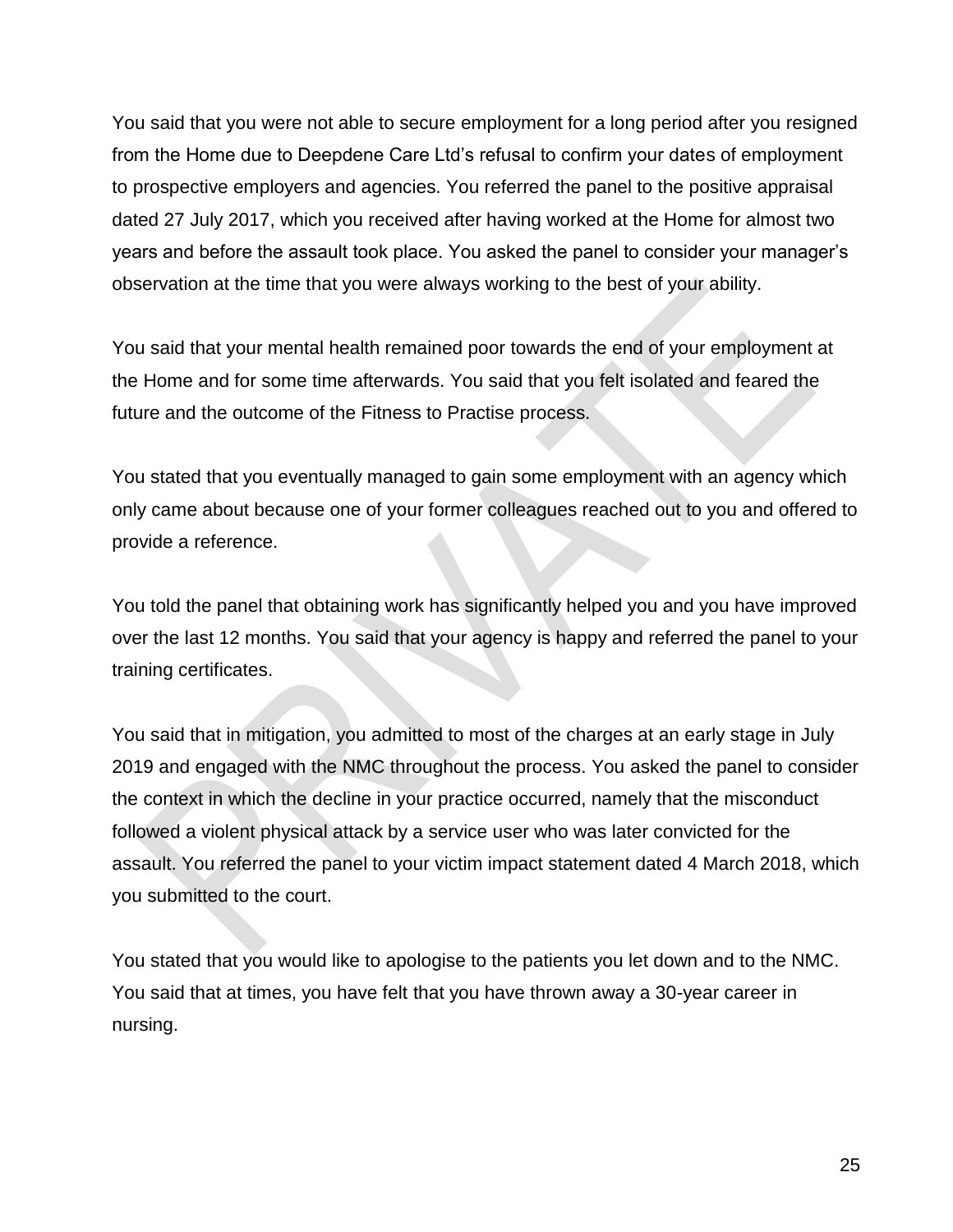In response to questions from the panel, you acknowledged that you could have raised your safety concerns with management but that at the time, you did not regard this as a problem.

You stated that you have informed your current employer (the Agency) of the allegations and the NMC proceedings. You explained that you work on a part time basis and that the Agency provides you with work, although you can also approach the Agency for work. You said that you have worked in several different places through the Agency, which includes working with the same type of patients as your previous job.

You told the panel that you do not have any recent documentation about your health but explained that you see your GP every four weeks and you are not taking any prescribed medication. You said that you are managing your anxiety better now and hope that in presenting your own defence, you have demonstrated that you are capable of managing your anxiety. You said that you now make sure that you take medication to patients in their rooms if they have not come to the clinic room and if there are concerns about violence, you will ask a support worker to accompany you.

You said that you are more self-aware and have learnt a great deal from your experiences in the last four years. You said that you think you are in a better position now to judge whether you are fit to be working and if there is any doubt in your mind, you understand that "*my health is more important than money*".

You said that it is fortunate that the outcome of your inappropriate behaviours were not more serious, resulting in the deterioration of the patients' mental or physical health. You said that you are conscious of the possible consequences. You stated that you are very aware that the patients were more likely to be violent if they had not taken their medication and that you feel deep regret about this.

The panel accepted the advice of the legal assessor which included reference to a number of relevant judgments. These included: *Roylance v General Medical Council*, *Council for*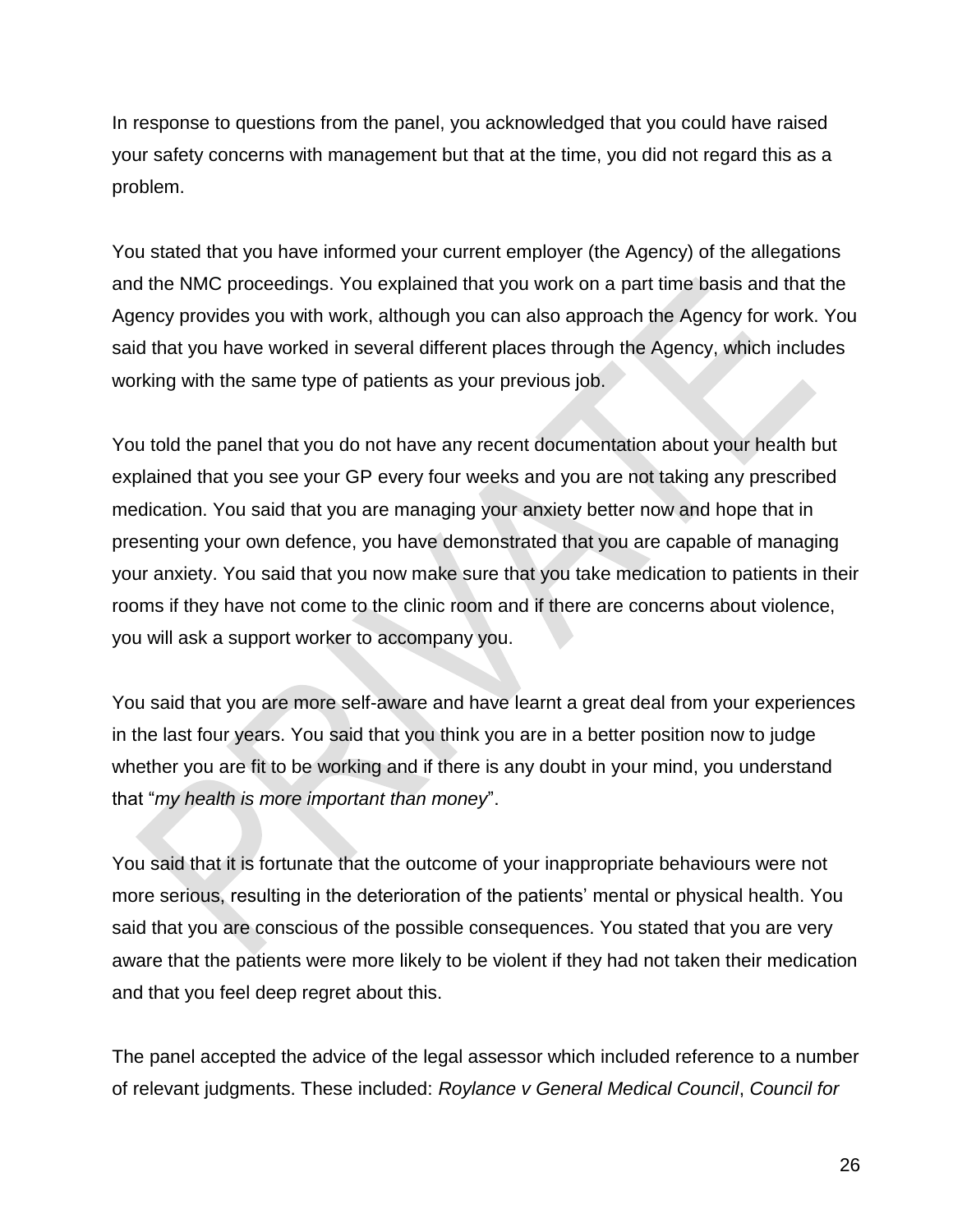*Healthcare Regulatory Excellence v (1) Nursing and Midwifery Council (2) and Grant*  [2011] EWHC 927 (Admin), *Ronald Jack Cohen v General Medical Council* [2008] EWHC 581 (Admin) and *Professional Standards Authority for Health & Social Care v (1) General Medical Council & (2) Uppal* [2015] EWHC 1304 (Admin).

### **Decision and reasons on misconduct**

When determining whether the facts found proved amount to misconduct, the panel had regard to the terms of 'The Code: Professional standards of practice and behaviour for nurses and midwives (2015)' (the Code).

The panel was of the view that your actions did fall significantly short of the standards expected of a registered nurse, and that your actions amounted to a breach of the Code. Specifically:

- '*1 Treat people as individuals and uphold their dignity To achieve this, you must:*
- *1.1 treat people with kindness, respect and compassion*
- *1.2 make sure you deliver the fundamentals of care effectively*
- *1.3 avoid making assumptions and recognise diversity and individual choice*
- *1.4 make sure that any treatment, assistance or care for which you are responsible is delivered without undue delay*
- *10 Keep clear and accurate records relevant to your practice This applies to the records that are relevant to your scope of practice. It includes but is not limited to patient records. To achieve this, you must:*
- *10.1 complete records at the time or as soon as possible after an event, recording if the notes are written some time after the event*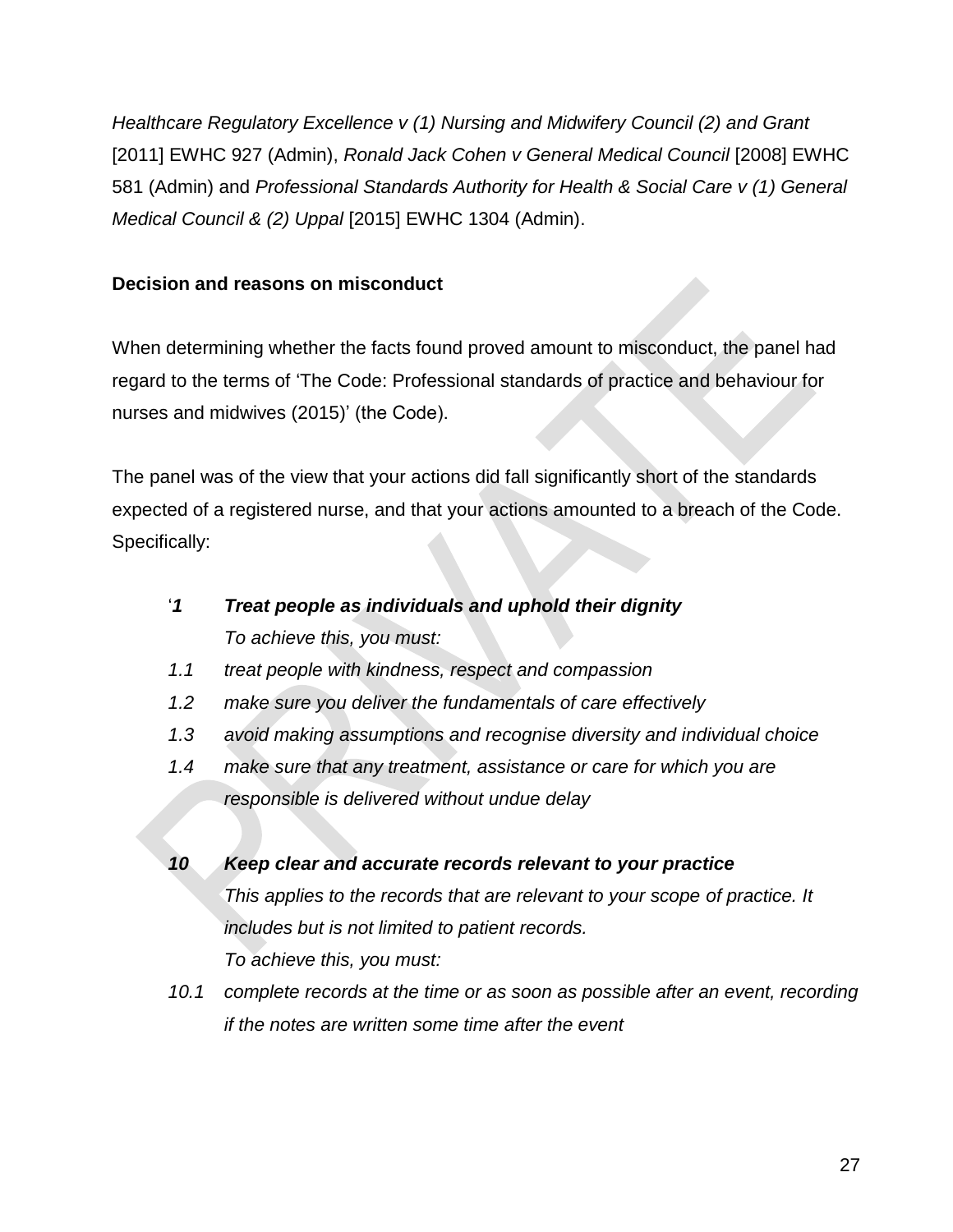- *10.2 identify any risks or problems that have arisen and the steps taken to deal with them, so that colleagues who use the records have all the information they need*
- *10.3 complete records accurately and without any falsification, taking immediate and appropriate action if you become aware that someone has not kept to these requirements*
- *20 Uphold the reputation of your profession at all times To achieve this, you must:*
- *20.1 keep to and uphold the standards and values set out in the Code*
- *20.2 act with honesty and integrity at all times, treating people fairly and without discrimination, bullying or harassment*
- *20.9 maintain the level of health you need to carry out your professional role'*

The panel appreciated that breaches of the Code do not automatically result in a finding of misconduct.

The panel considered that the charges relate to failing to administer medication to four vulnerable patients, and then incorrectly recording that medication had been refused by each of the patients. The panel was satisfied that in doing so, your actions were dishonest. It took into account your evidence that you knew that your actions were below the standards expected of a registered nurse.

The panel considered that you made a conscious decision to withhold medication from patients unless they came to the clinic room at the Home, and you then sought to hide your actions by recording that the patients refused to take their medication. The panel heard no evidence to suggest that you considered any other method of administering the medication to the patients. It was of the view that you had essentially disregarded the doctor's prescription for each of the patients.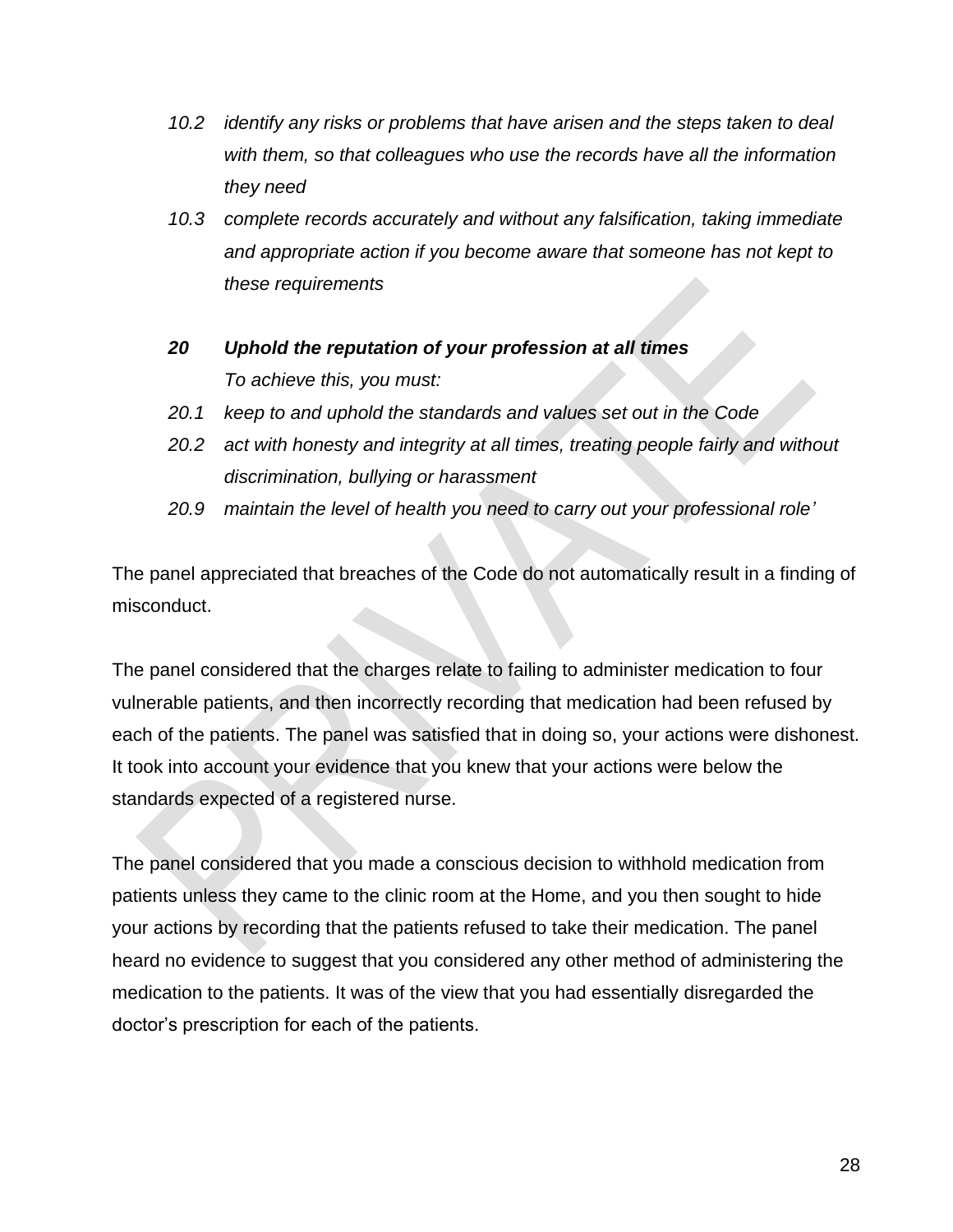The panel noted that Patient A was on a life licence which provided that he could be returned to prison if he did not comply with the conditions of the licence, one of which was to ensure that he was taking his medication. He was required to co-operate with any medical care or treatment recommended. The panel considered that you in not providing his medication, Patient A was at risk of being recalled to prison.

The panel also noted that Patient D was on a community treatment order, which required him to take his medication. Patient D's care plan indicated non-concordance with medication impacts on his mental health and contributes to relapse. The panel considered that you in not providing his medication, Patient D's behaviour could have been affected and his community treatment order could have been revoked resulting in readmission to hospital.

In relation to dishonesty, the panel took account of your health concerns at the time and the reason you provided for your actions. It was concerned by your choice to incorrectly record that the patients had refused medication, rather than to communicate and record the fear you had for your safety. The panel determined that failing to administer medication and dishonestly recording that it had been refused left vulnerable patients exposed to risk of relapse and disruption in their treatment. The consequence of not receiving medication could lead to recall to prison or a return to hospital.

Having considered the charges, the panel was satisfied that, taken individually and collectively, your actions fell seriously short of the conduct and standards expected of a registered nurse and amounted to misconduct.

### **Decision and reasons on impairment**

The panel next went on to decide if as a result of the misconduct, your fitness to practise is currently impaired.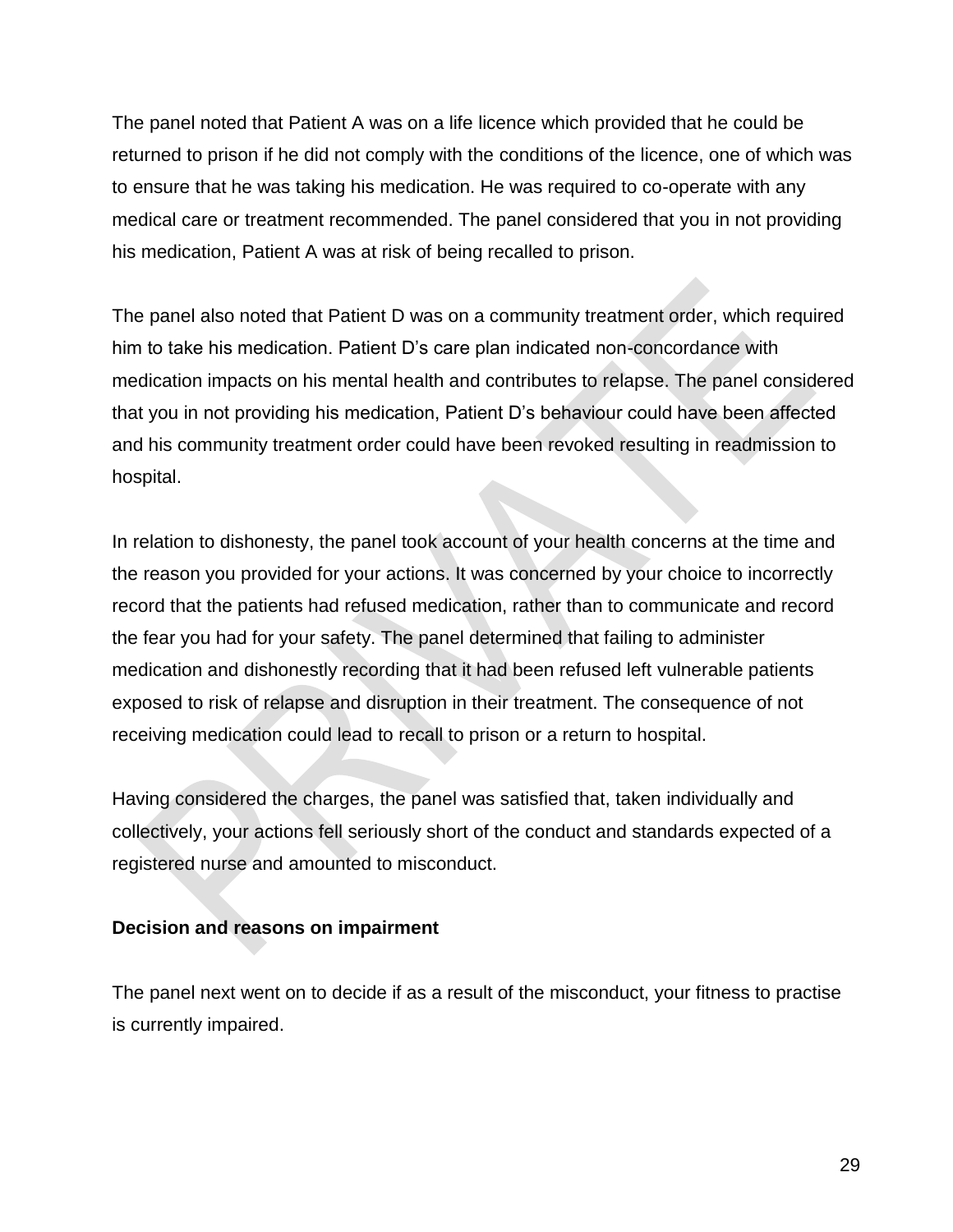Nurses occupy a position of privilege and trust in society and are expected at all times to be professional. Patients and their families must be able to trust nurses with their lives and the lives of their loved ones. To justify that trust, nurses must be honest and open and act with integrity. They must make sure that their conduct at all times justifies both their patients' and the public's trust in the profession.

In this regard the panel considered the judgment of Mrs Justice Cox in the case of *CHRE v NMC and Grant* in reaching its decision. In paragraph 74, she said: the

*'In determining whether a practitioner's fitness to practise is impaired by reason of misconduct, the relevant panel should generally consider not only whether the practitioner continues to present a risk to members of the public in his or her current role, but also whether the need to uphold proper professional standards and public confidence in the profession would be undermined if a finding of impairment were not made in the particular circumstances.'*

In paragraph 76, Mrs Justice Cox referred to Dame Janet Smith's "test" which reads as follows:

*'Do our findings of fact in respect of the doctor's misconduct, deficient professional performance, adverse health, conviction, caution or determination show that his/her fitness to practise is impaired in the sense that s/he:*

- *a) has in the past acted and/or is liable in the future to act so as to put a patient or patients at unwarranted risk of harm; and/or*
- *b) has in the past brought and/or is liable in the future to bring the medical profession into disrepute; and/or*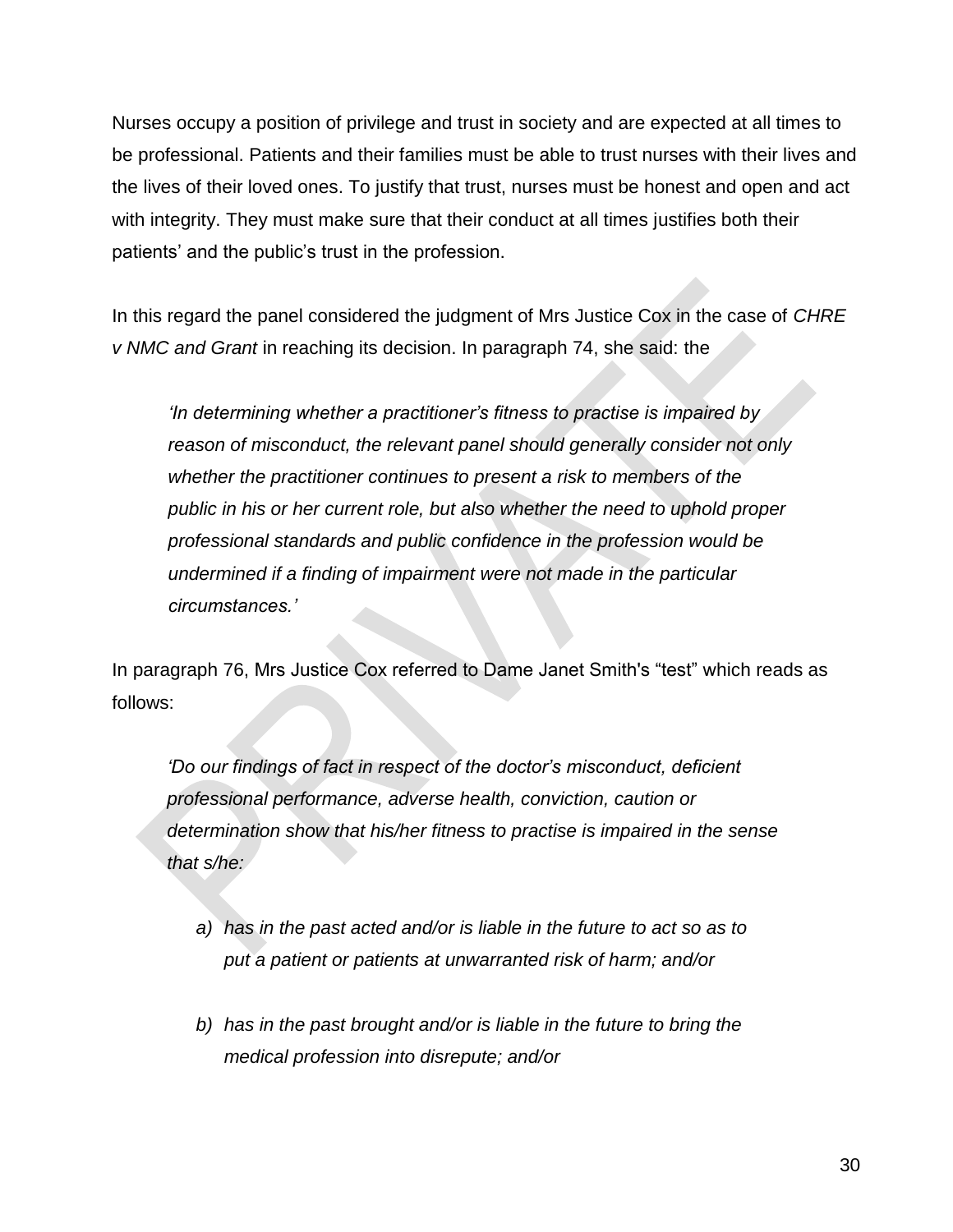- *c) has in the past breached and/or is liable in the future to breach one of the fundamental tenets of the medical profession; and/or*
- *d) has in the past acted dishonestly and/or is liable to act dishonestly in the future.'*

The panel was satisfied that all four limbs are engaged. It found that patients were put at risk of physical harm as a result of your misconduct. Your misconduct breached the fundamental tenets of the nursing profession and brought its reputation into disrepute. It was satisfied that confidence in the nursing profession would be undermined if its regulator did not find charges relating to dishonesty extremely serious.

Regarding insight, the panel noted your oral and documentary evidence. It took into account your admissions to the charges and the remorse you have shown. The panel was satisfied that you have some insight into the impact of your misconduct. It is clear you understand how you were personally affected, but the panel was of the view that this was less developed in terms of the impact on your patients and the nursing profession. The panel noted from your response to the allegations that you placed emphasis on the violent assault you experienced, the fear you felt, your mental health and the unsupportive and hostile attitude of The Home management and colleagues.

The panel noted your evidence under oath that you continue to see your GP on a monthly basis and your assertion that your health is better than it was. However, the panel had no evidence before it to substantiate that information. The panel did not have a clear indication of how you would handle a similar situation differently in the future.

The panel was satisfied that the misconduct in this case is capable of being addressed. It considered your unblemished nursing career of 30 years and the traumatic physical assault at work which affected your mental health and had a subsequent negative effect on your nursing practice. The panel carefully considered the evidence before it in determining whether or not you have taken steps to strengthen your practice. The panel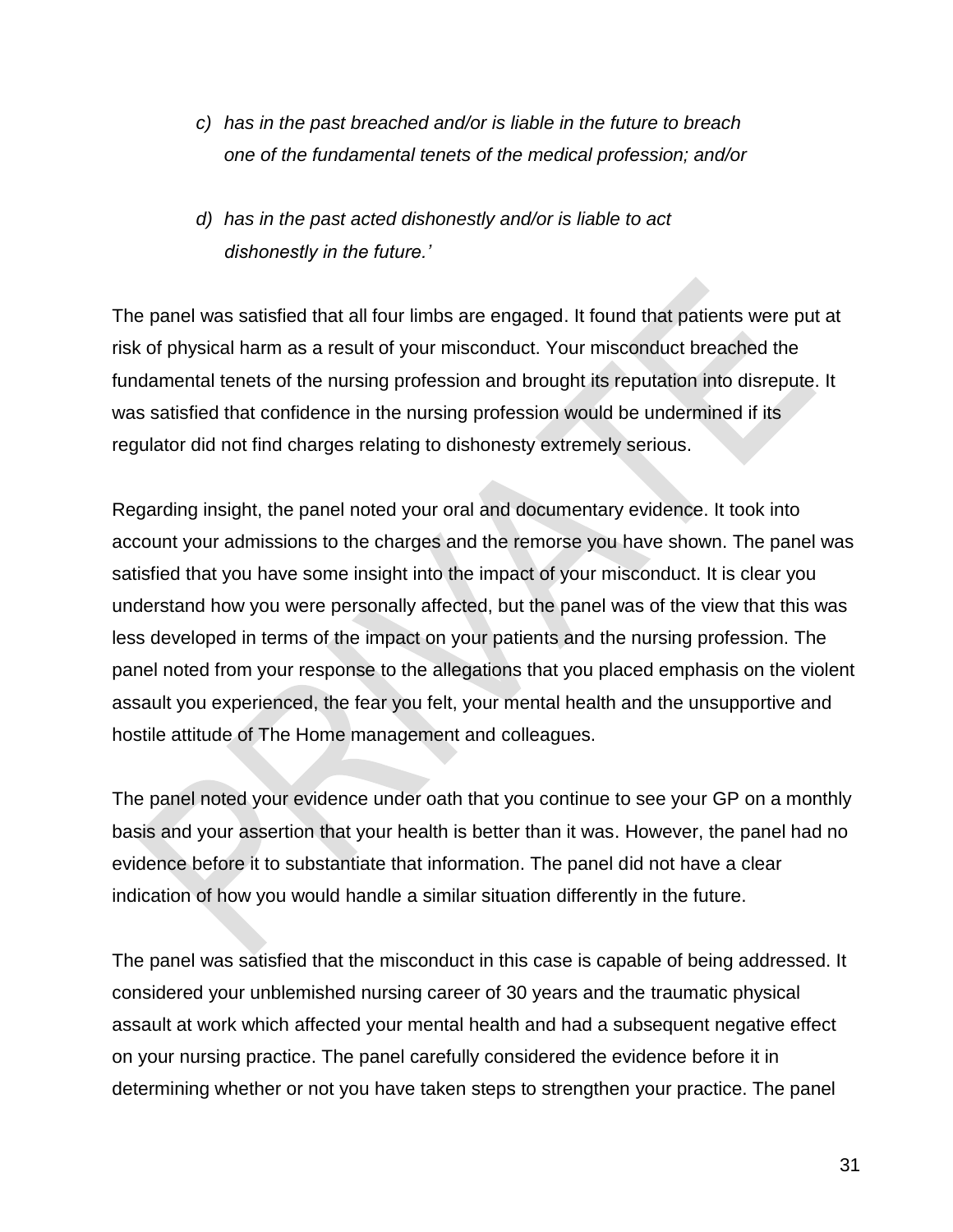took account of your oral evidence and recent training certificates, however it was concerned that it had not received any evidence, by way of a reference or testimonial, about your current safe practice from your employer, line manager or other colleagues.

In all the circumstances, the panel concluded that there is a risk of repetition based on the lack of information about your current safe practice, how you are managing your anxiety around patients and how you intend to manage it in the future. The panel had little confidence that given the same set of circumstances, you would be able to recognise the need to place the patient's needs above your own. The panel had no current evidence that you would consult appropriately with management and colleagues. The panel therefore decided that a finding of impairment is necessary on the grounds of public protection.

The panel bore in mind the overarching objectives of the NMC; to protect, promote and maintain the health, safety, and well-being of the public and patients, and to uphold and protect the wider public interest. This includes promoting and maintaining public confidence in the nursing and midwifery professions and upholding the proper professional standards for members of those professions.

The panel determined that a finding of impairment on public interest grounds is required because a member of the public would be concerned to learn that a nurse not only failed to administer medication to vulnerable patients but then sought to cover up their failure by incorrectly recording that the patients refused the medication. The panel concluded that public confidence in the profession would be undermined if a finding of impairment were not made in this case.

Having regard to all of the above, the panel was satisfied that your fitness to practise is currently impaired.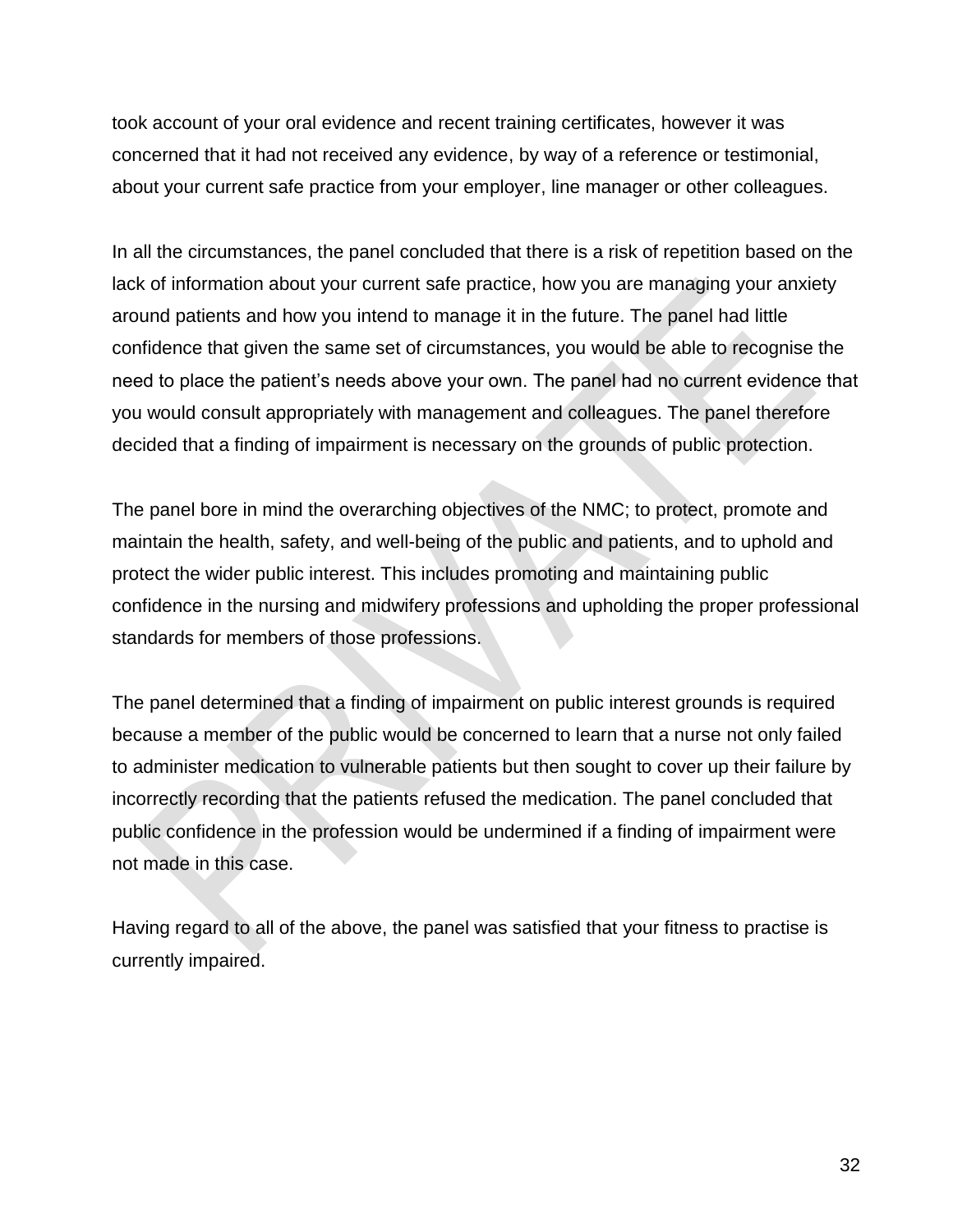### **Sanction**

The panel has considered this case very carefully and has decided to make a suspension order for a period of three months. The effect of this order is that the NMC register will show that your registration has been suspended.

In reaching this decision, the panel has had regard to all the evidence that has been adduced in this case and had careful regard to the Sanctions Guidance (SG) published by the NMC. The panel accepted the advice of the legal assessor.

### **Submissions on sanction**

Mr Maini-Thompson referred the panel to his written submissions on sanction:

- *'1. The NMC submits the most appropriate sanction is a 10-month suspension order.*
- *2. The Panel has found that the Registrant engaged in serious misconduct and that his fitness to practice is impaired on the basis of both public protection and the public interest.*
- *3. It is submitted that absent fuller medical evidence regarding the Registrant's current health status and absent testimonials confirming current safe*  practice in the setting of mental health nursing, there is a real risk of *repetition.*
- *4. The NMC submits that a suspension order is necessary to maintain the health, safety, and well-being of the public and patients, and to uphold and protect the wider public interest.'*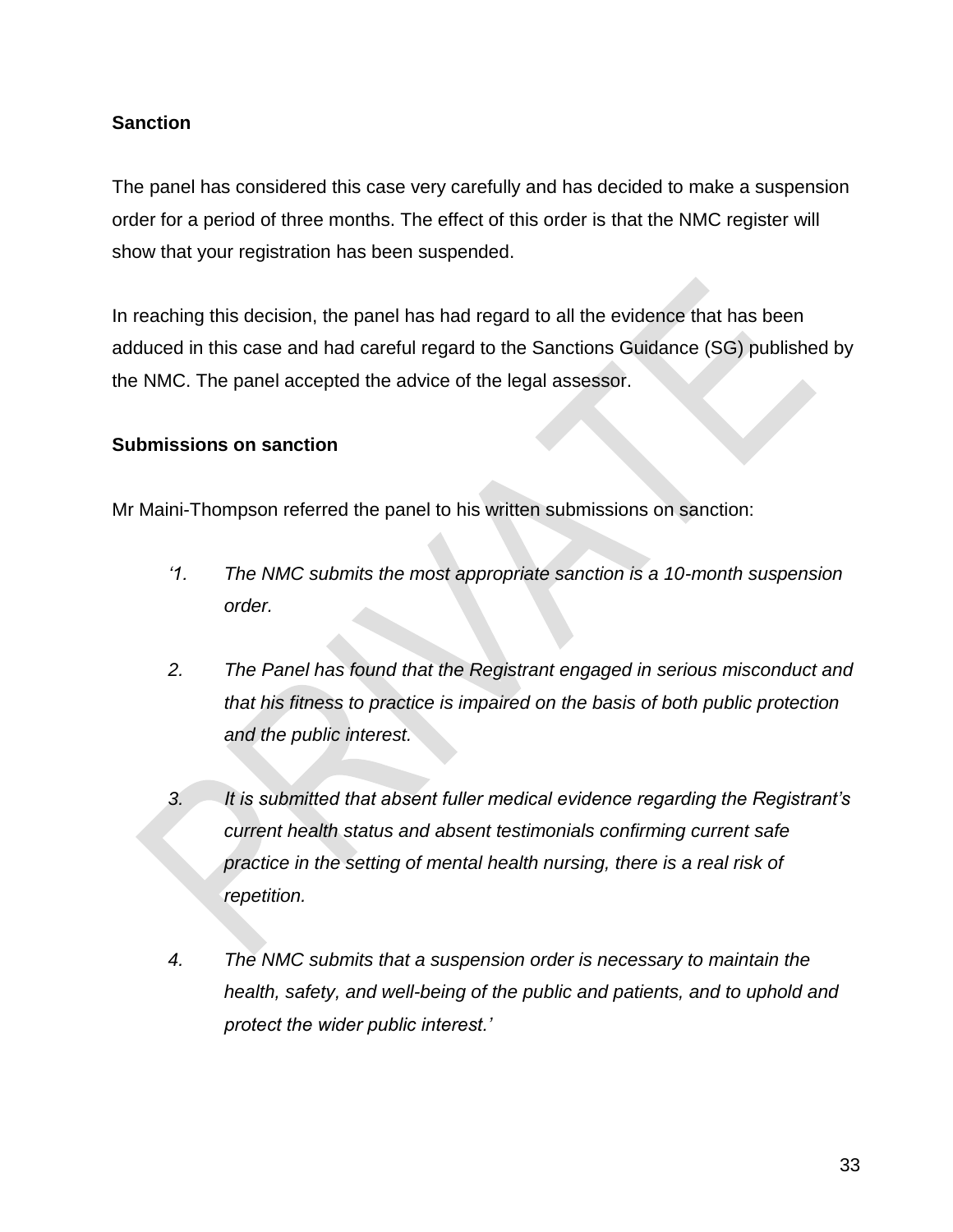The panel also bore in mind your submissions. You invited the panel to consider a 10 month suspension order as too severe in the circumstances and having the practical effect of indirect permanent exclusion from the register. You said that you provided evidence of your current employment and that it was not the policy of your agency to provide anything more than a basic reference to confirm your dates of employment. You reminded the panel of your evidence under oath that your employer is happy with your practice and would like the employment relationship to continue.

You submitted that it would be against the public interest to remove a highly experienced mental health nurse from practice for such a lengthy period, particularly in a time where there is a national shortage of nurses.

You submitted that a 10 month suspension order would not assist you to obtain testimonial evidence of good and safe practice as you would be prevented from practising. You suggested that such an order would be self-defeating if the purpose of the order was to protect the public.

You submitted that there is no real risk of repetition and said that you have never experienced something that impacts on your health and practice before. You accepted that you lacked self-awareness and insight and stated that you have subsequently developed this greatly since the incident. You said that you are sorry if you were unable to adequately convey to the panel your awareness of the impact of your unwarranted omissions and recording failures on patients and colleagues. You submitted that you were aware of this impact, but felt it was more important to deal with the mitigating facts of your defence, namely the impact of the violent physical assault on your mental health.

You submitted that a shorter suspension order for a period of three months with no review would be in the public interest, and enable you to continue your relationship with your employer and make a valuable contribution to any nursing team. You told the panel that although you work ad-hoc shifts, the nursing teams are always glad to have you back.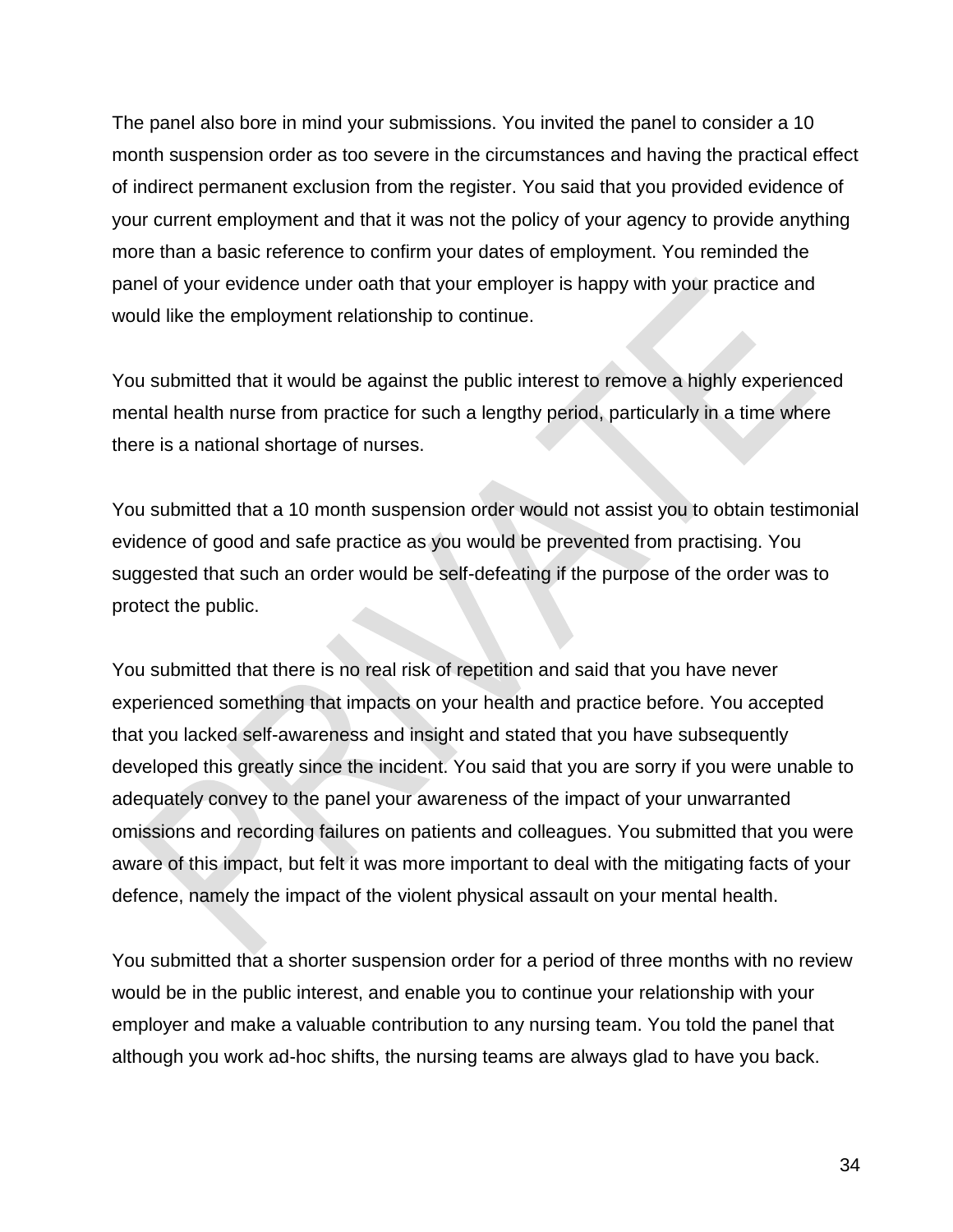You said that you are due to revalidate towards the end of the year and a long suspension order would make this extremely difficult, if not impossible. You asked the panel to consider whether it is in the public interest to suspend a nurse with 30 years of unblemished practice from the NHS for such a long period.

### **Decision and reasons on sanction**

Having found your fitness to practise currently impaired, the panel went on to consider what sanction, if any, it should impose in this case. The panel has borne in mind that any sanction imposed must be appropriate and proportionate and, although not intended to be punitive in its effect, may have such consequences. The panel had careful regard to the SG. The decision on sanction is a matter for the panel independently exercising its own judgement.

The panel considered the following to be aggravating features:

- You abused a position of trust
- Your conduct put patients at risk of suffering harm
- Your misconduct occurred over a period of several months that affected multiple patients

The panel considered the following to be mitigating features:

- Your personal circumstances of having suffered a violent physical assault by a patient which had an effect on your physical and mental wellbeing
- Your previous unblemished career of 30 years
- Your early admissions to all of the charges in this case

The panel first considered whether to take no action but concluded that this would be inappropriate in view of the seriousness of the case. The panel decided that it would be neither proportionate nor in the public interest to take no further action.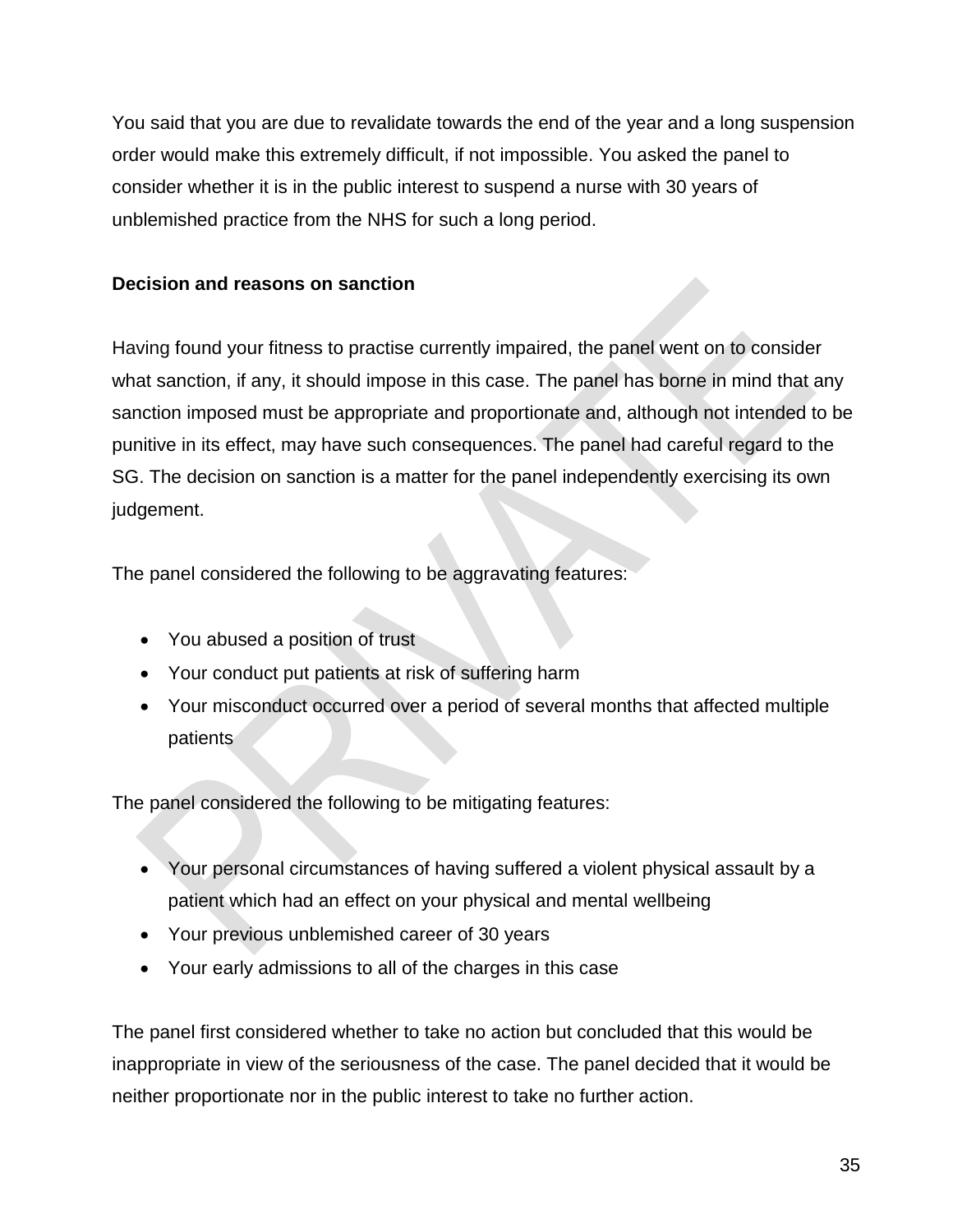It then considered the imposition of a caution order but again determined that, due to the seriousness of the case, and the public protection issues identified, an order that does not restrict your practice would not be appropriate in the circumstances. The SG states that a caution order may be appropriate where '*the case is at the lower end of the spectrum of impaired fitness to practise and the panel wishes to mark that the behaviour was unacceptable and must not happen again.'* The panel considered that your misconduct was not at the lower end of the spectrum and that a caution order would be inappropriate in view of the issues identified. The panel decided that it would be neither proportionate nor in the public interest to impose a caution order.

The panel next considered whether placing conditions of practice on your registration would be a sufficient and appropriate response. The panel concluded that the placing of conditions on your registration would not adequately address the seriousness of this case and the public interest.

The panel then went on to consider whether a suspension order would be an appropriate sanction. The SG states that suspension order may be appropriate where some of the following factors are apparent:

- *A single instance of misconduct but where a lesser sanction is not sufficient;*
- *No evidence of harmful deep-seated personality or attitudinal problems;*
- *No evidence of repetition of behaviour since the incident;*
- *The Committee is satisfied that the nurse or midwife has insight and does not pose a significant risk of repeating behaviour.*

Whilst this was not a single instance of misconduct, the panel took into account that it was a pattern of behaviour that took place over several months following the physical assault. The panel saw no evidence of any harmful deep-seated personality or attitudinal problems and no evidence of repetition of behaviour since the incident. The panel was satisfied that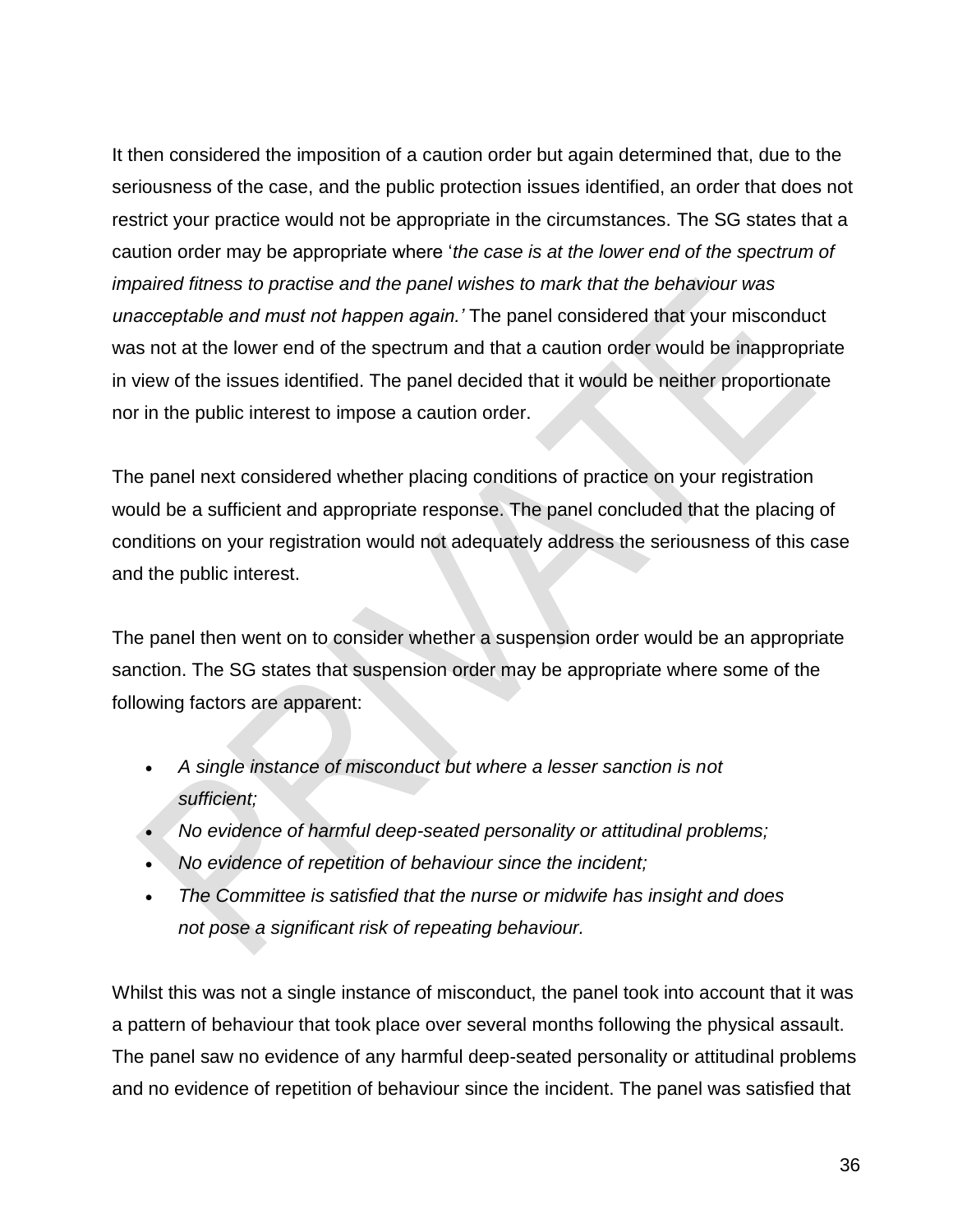you have some insight but found this needed to be developed further. However, the panel does not believe you pose a significant risk of repetition.

The panel did go on to consider whether a striking-off order would be appropriate. The panel was satisfied that in this case, the misconduct was not fundamentally incompatible with remaining on the register, therefore the panel concluded that a striking-off order would be disproportionate.

Balancing all of these factors the panel has concluded that a suspension order is the appropriate and proportionate sanction.

The panel noted the hardship such an order will inevitably cause you. However this is outweighed by the public interest in this case.

The panel considered that this order is necessary to mark the importance of maintaining public confidence in the profession, and to send to the public and the profession a clear message about the standard of behaviour required of a registered nurse.

The panel determined that a suspension order for a period of three months was appropriate in this case to mark the seriousness of the misconduct and provide you with sufficient time to address the concerns identified.

At the end of the period of suspension, another panel will review the order. At the review hearing the panel may revoke the order, or it may confirm the order, or it may replace the order with another order.

Any future panel reviewing this case would be assisted by:

- Your continued engagement and attendance at a review hearing
- Testimonials from colleagues about your recent practice in the period prior to this hearing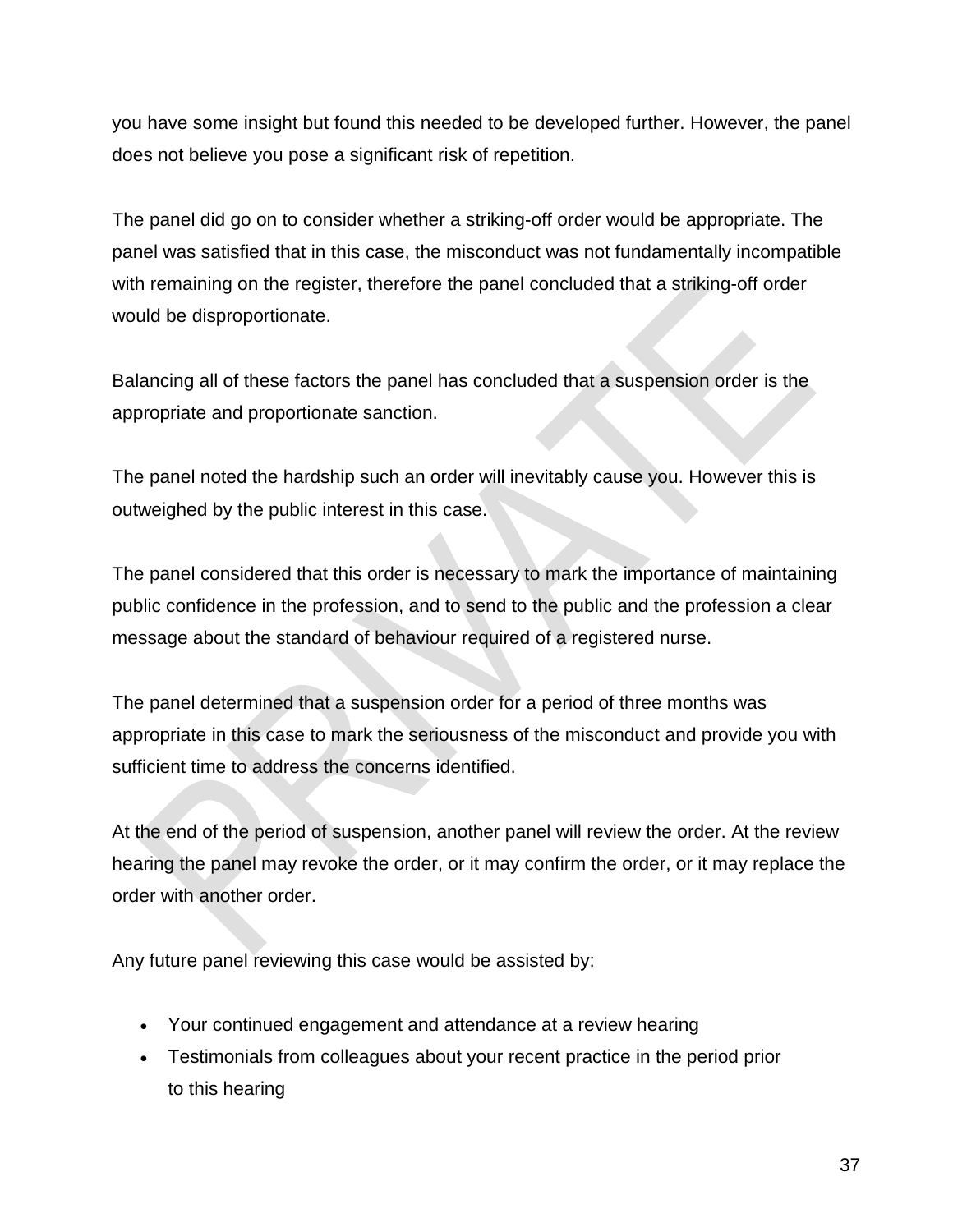- An up to date medical report
- A reflective account with particular emphasis on your future safe and effective practice

This will be confirmed to you in writing.

### **Interim order**

As the suspension order cannot take effect until the end of the 28-day appeal period, the panel has considered whether an interim order is required in the specific circumstances of this case. It may only make an interim order if it is satisfied that it is necessary for the protection of the public, is otherwise in the public interest or in your own interest until the suspension sanction takes effect. The panel heard and accepted the advice of the legal assessor.

### **Submissions on interim order**

The panel took account of the submissions made by Mr Maini-Thompson. He submitted that an interim order was required on public protection and public interest grounds for the same reasons given for the substantive suspension order. Mr Maini-Thompson invited the panel to make an interim suspension order for a period of 18 months to cover any appeal period until the substantive suspension order takes effect.

### **Decision and reasons on interim order**

The panel was satisfied that an interim order is necessary for the protection of the public and is otherwise in the public interest. The panel had regard to the seriousness of the facts found proved and the reasons set out in its decision for the substantive order in reaching the decision to impose an interim order.